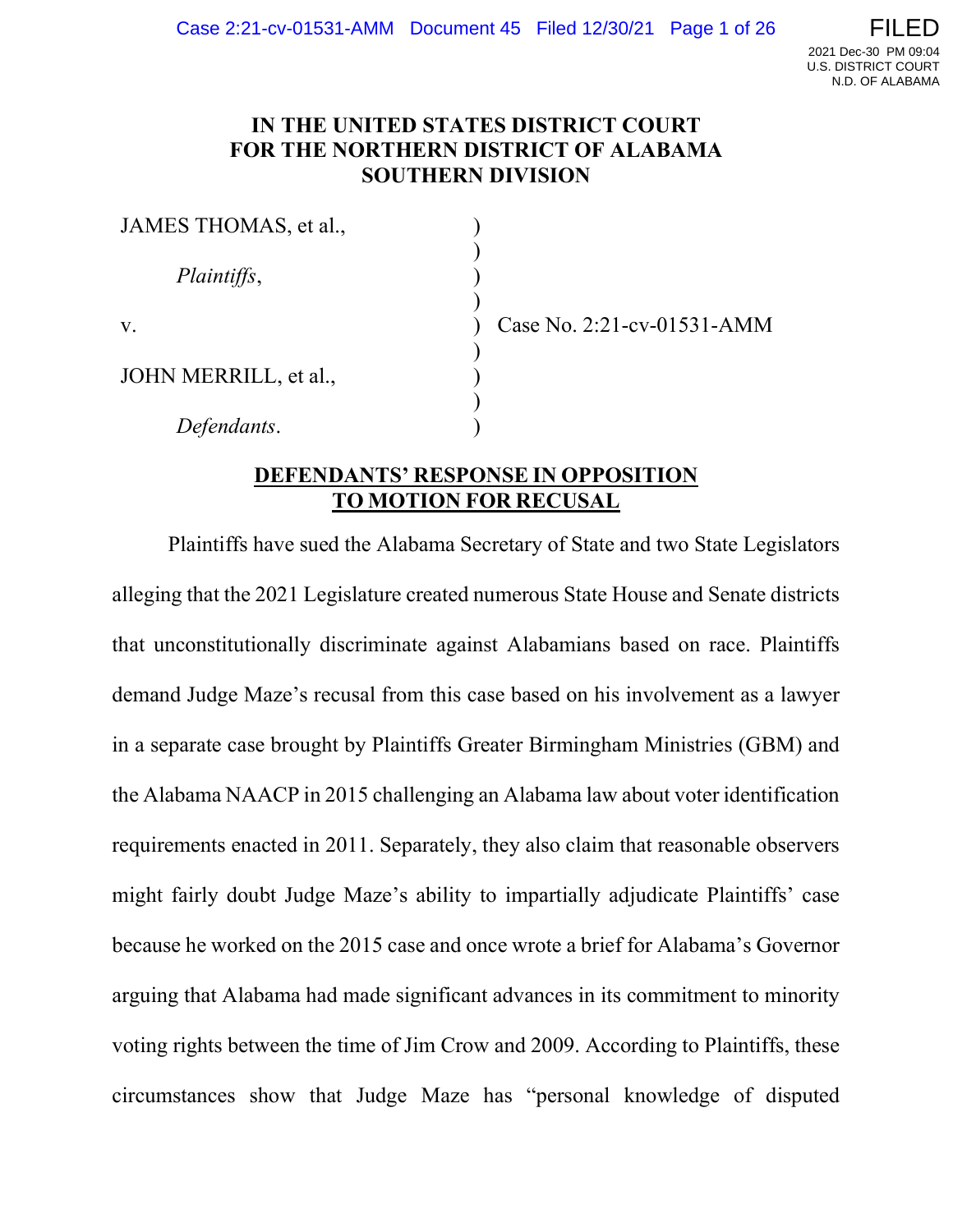#### Case 2:21-cv-01531-AMM Document 45 Filed 12/30/21 Page 2 of 26

evidentiary facts concerning th[is] proceeding" and that his "impartiality might reasonably be questioned." 28 U.S.C.  $\S$  455(b)(1) & (a). Plaintiffs are mistaken.

First, Plaintiffs fail to identify specific "disputed evidentiary facts" within Judge Maze's personal knowledge that are relevant to this case. To be sure, they refer (very) generally to three "factual issues … likely to recur in this litigation": (1) "facts concerning the membership of the Alabama NAACP and GBM material to whether the organizations have associational standing;" (2) "the role of race in enacting voting-related policies in the last decade in Alabama;" and (3) "information about turnout and registration rates by race and county that affect analyses of whether a district drawn using race as the predominant factor was narrowly tailored to comply with the VRA." Doc. 40 at 9-10. But other than this 30,000-foot view, Plaintiffs' motion gets no more specific about what "evidentiary facts" Judge Maze knows that will likely be "disputed" in this 2021 redistricting case. These sorts of "facts"—if they are "evidentiary facts" at all—are not likely to be "disputed" within the meaning of Section 455(b)(1). Though the parties to this case may dispute the legal relevance of many facts, Plaintiffs cite no facts within Judge Maze's knowledge that are likely to be material or disputed here.

Second, even though Judge Maze left the Alabama Attorney General's Office two and one-half years ago when he became a federal judge, Plaintiffs contend that he is required to recuse because of his work at the Attorney General's Office. This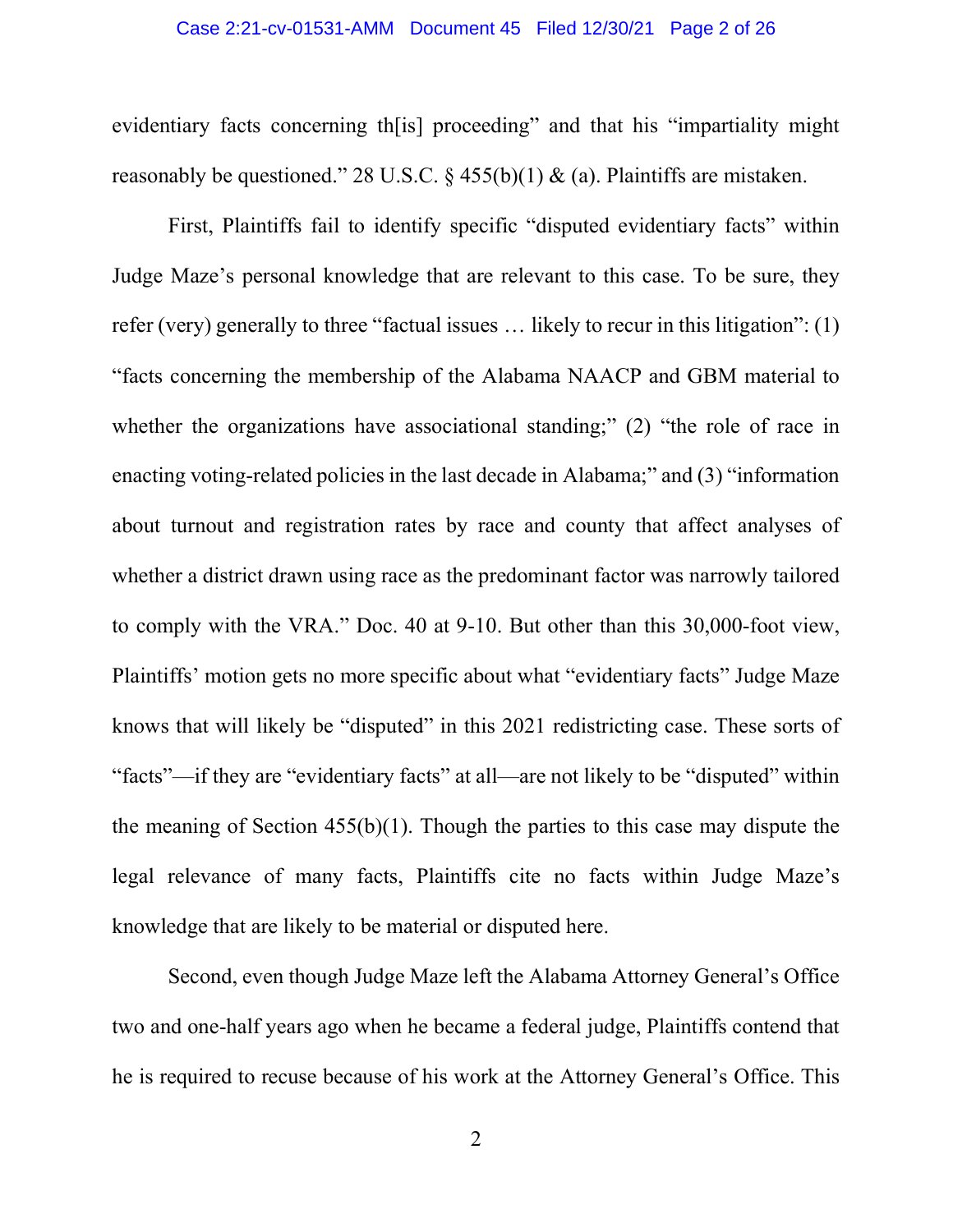#### Case 2:21-cv-01531-AMM Document 45 Filed 12/30/21 Page 3 of 26

argument fails in multiple ways. At the outset, Plaintiffs ignore the applicable statutory provision: for former government lawyers like Judge Maze, the inquiry is whether he "participated as counsel . . . *concerning the proceeding* or expressed an opinion concerning the merits of the particular case in controversy." 28 U.S.C. § 455(b)(3) (emphasis added). Because Judge Maze did not personally participate in this case he is not required to recuse.

Moreover, even if Section 455(a) applies, "Courts have uniformly rejected the notion that a judge's previous advocacy for a legal, constitutional, or policy position is a bar to adjudicating a case, even when that position is directly implicated in the case before the court." Carter v. W. Pub. Co., 1999 WL 994997, at \*9 (11th Cir. Nov. 1, 1999) (Tjoflat, J., in chambers). A judge's past legal advocacy as an attorney does not disqualify him or her from hearing a case, even if that case touches on a similar subject matter. If it did, Justices Thurgood Marshall and Ruth Bader Ginsburg would have recused from voting rights and Equal Protection cases, but see Sellers v. Wilson, 123 F. Supp. 917 (M.D. Ala. 1954) (Thurgood Marshall representing plaintiffs in voting discrimination case); City of Mobile v. Bolden, 446 U.S. 55, 104 (1980) (Marshall, J., dissenting, in voting right case), and Chief Justice John Roberts would not have recently heard argument in *Dobbs v. Jackson Women's* Health Organization, No. 19-1392 (argued Dec. 1, 2021), based on the position of the United States that "Roe [v. Wade] was wrongly decided and should be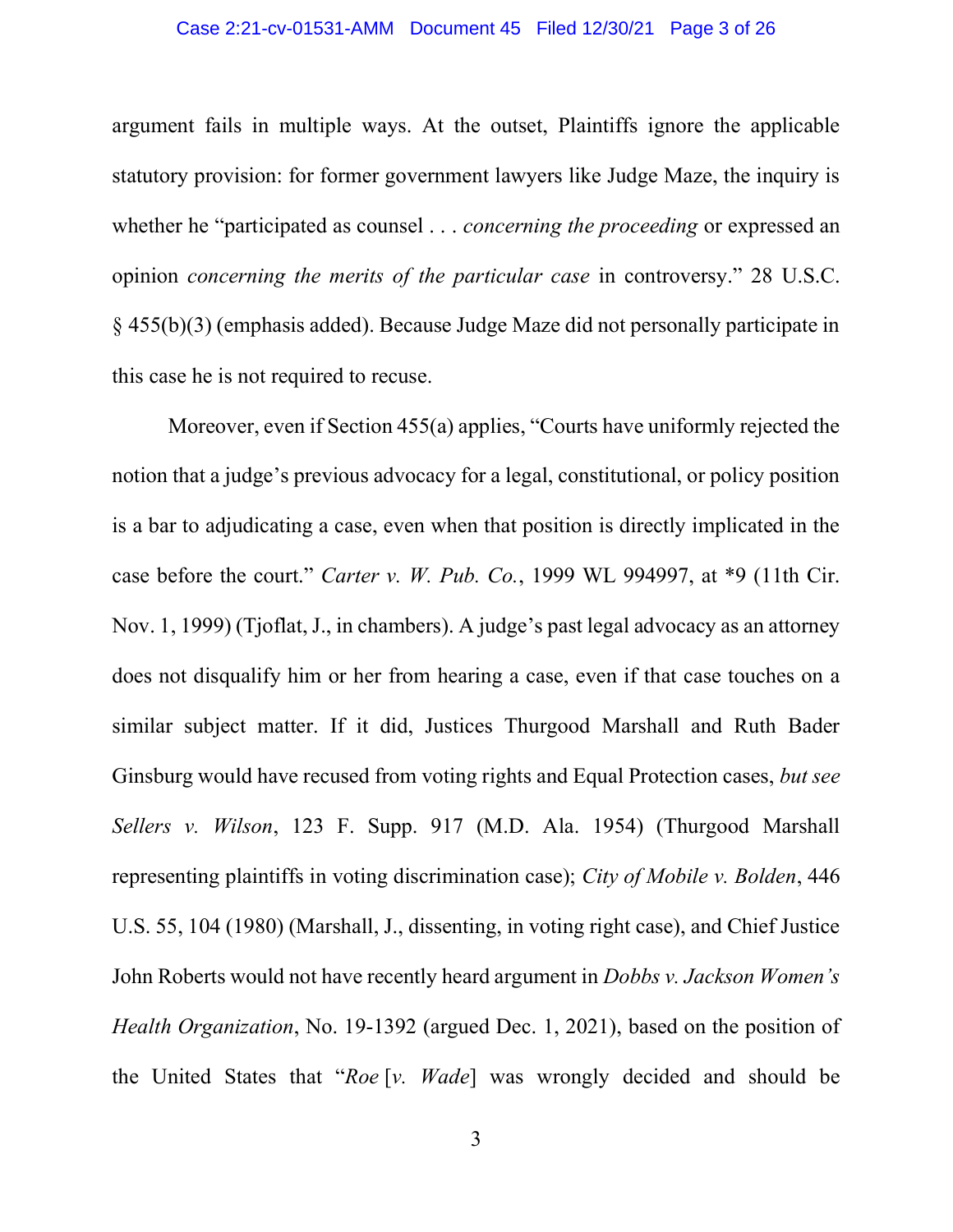overruled." Brief for the Respondent at 13, Rust v. Sullivan, 500 U.S. 173 (1991) (Nos. 89-1391 and 89-1392) (then-Deputy Solicitor General John Roberts signing). Recusal was not required in those matters, and it is not required here.

Rather, "[t]o require recusal under this statute, the movant must show 'an objective, fully informed lay observer would entertain significant doubt about the judge's impartiality.'" Imperato v. Navigators Ins. Co., 681 F. App'x 743, 746 (11th Cir. 2017) (quoting Christo v. Padgett, 223 F.3d 1324, 1333 (11th Cir. 2000)); see also Hammer v. Sam's E., Inc., 754 F.3d 492, 503 (8th Cir. 2014) ("Because a judge is presumed to be impartial, a party seeking recusal bears the substantial burden of proving otherwise.") (internal citation and marks omitted). Plaintiffs come nowhere close to making this showing. Rather they press the remarkable claim that a reasonable observer could question Judge Maze's impartiality because, as a lawyer for State officials, he helped them test accusations that they held "white supremacist views" or intended to perpetuate Jim Crow in their State. Doc. 40 at 14-15. No one could reasonably question Judge Maze's impartiality based on his defending his clients from such accusations, and Plaintiffs' motion should be denied.

### BACKGROUND

Judge Corey Maze was an attorney in the Alabama Attorney General's Office from 2003 until June 2019, when he was confirmed as a District Judge for the United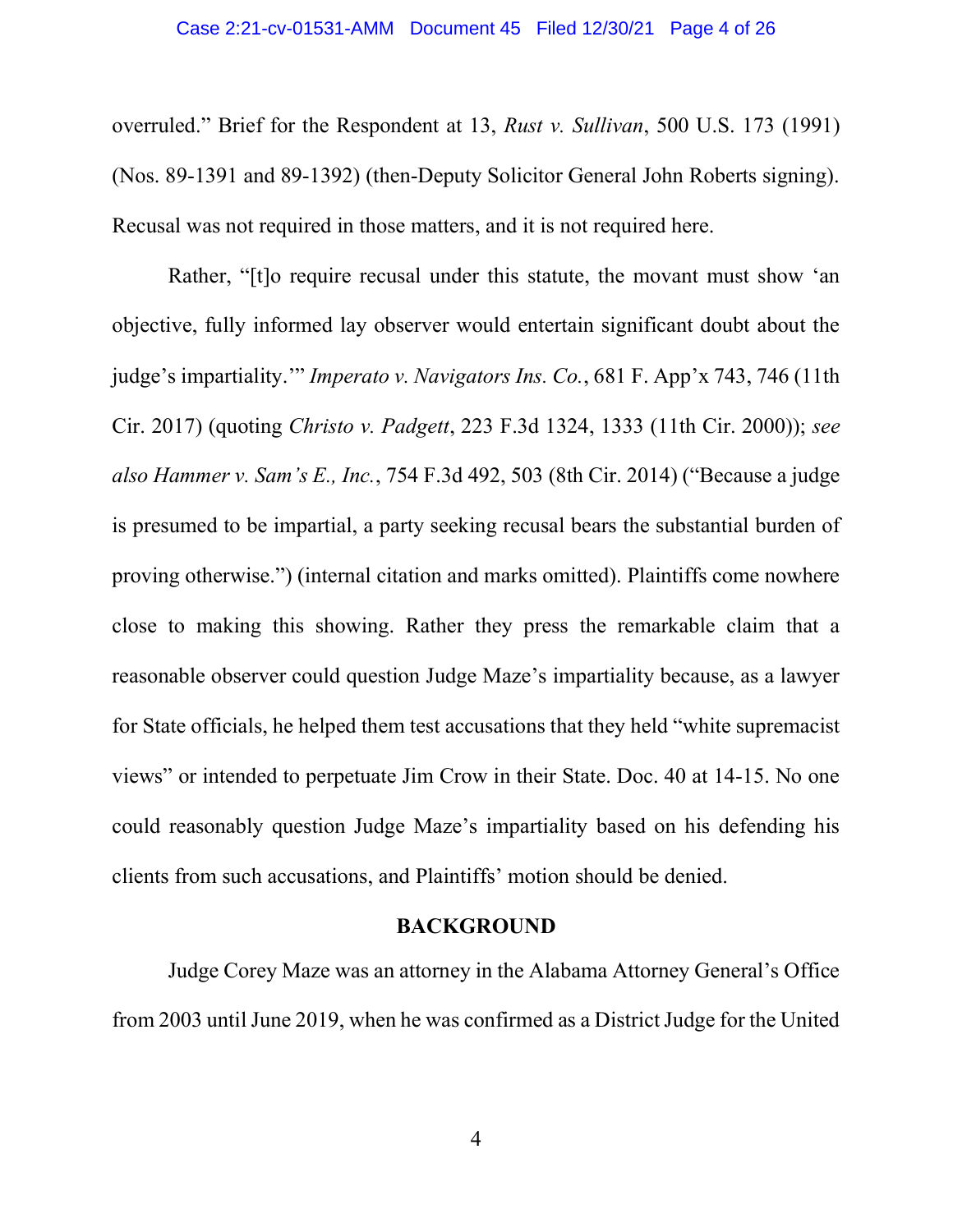States District Court for the Northern District of Alabama.<sup>1</sup> Plaintiffs' motion focuses on two cases in which Judge Maze represented Alabama officials while still a member of the Attorney General's Office: Nw. Austin Mun. Util. District No. One v. Holder, 557 U.S. 193 (2009) ("NAMUDNO"), and Greater Birmingham Ministries v. Merrill, 284 F. Supp. 3d 1253 (N.D. Ala. 2018), aff'd sub nom. Greater Birmingham Ministries v. Sec'y of State for State of Ala., 992 F.3d 1299 (11th Cir. 2021), reh'g en banc denied 997 F.3d 1363 (11th Cir. 2021). This section will address those cases and then Plaintiffs' current suit.

1. In NAMUDNO, "a small utility district" in Texas challenged "the constitutionality of § 5 of the Voting Rights Act." NAMUDNO, 557 U.S. at 196. The "district ha[d] an elected board, and [wa]s required by § 5 to seek preclearance from federal authorities in Washington, D.C., before it c[ould] change anything about those elections[,] … even though there ha[d] never been any evidence of racial discrimination in voting in the district." *Id*. The district's challenge "attracted ardent briefs from dozens of interested parties," id. at 197, including Alabama Governor Bob Riley, whose State was also covered by Section 5, see Doc. 40-8. Then-Alabama Solicitor General Maze signed the brief, which sought to (1) "chronicle[] Alabama's progress in minority voting rights from 1965" through 2009, and (2)

<sup>&</sup>lt;sup>1</sup> See Sen. Richard Shelby, Corey Maze Confirmed as U.S. District Judge in Alabama (June 12, 2019), https://perma.cc/75CP-ZX6W; see also U.S. Congress, PN237 - Corey Landon Maze - The Judiciary, 116th Congress, https://www.congress.gov/nomination/116th-congress/237.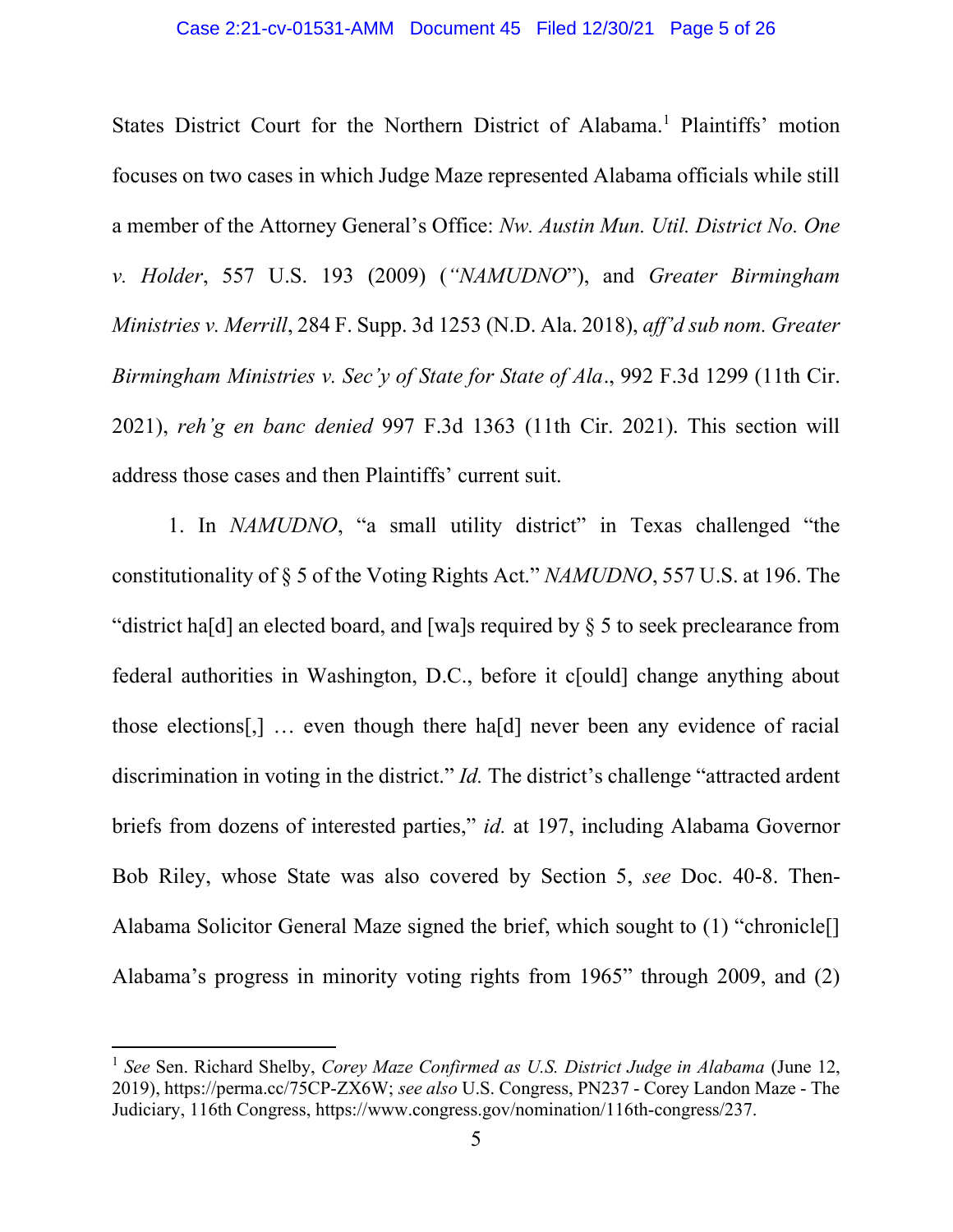#### Case 2:21-cv-01531-AMM Document 45 Filed 12/30/21 Page 6 of 26

illustrate the burdens of Section 5 by "describing Alabama's dealings with §5 during the Governor's six years in office." Doc.  $40-8$  at  $13-14$ . For what it's worth, the Supreme Court agreed with Governor Riley that "[t]hings have changed in the South," where "[v]oter turnout and registration rates now approach parity. Blatantly discriminatory evasions of federal decrees are rare. And minority candidates hold office at unprecedented levels." NAMUDNO, 557 U.S. at 202.

2. The Greater Birmingham Ministries case turned on a voter-identification law passed by the Alabama Legislature in 2011. "The voter ID law took effect in June 2014 and requires all Alabama voters to present a photo ID when casting inperson or absentee votes." GBM, 992 F.3d at 1304. "At the end of 2015," several individuals as well as GBM and the Alabama NAACP—both Plaintiffs in this case sued Alabama Secretary of State John Merrill alleging that "the law has a racially discriminatory purpose and effect that violates … the Fourteenth and Fifteenth Amendments of the Constitution; Section 2 of the VRA, 52 U.S.C. § 10301; and Section 201 of the VRA, 52 U.S.C. § 10501." *Id.* "Secretary Merrill "denie[d] that the law is discriminatory, arguing that Alabama accepts so many types of acceptable IDs that most Alabamians already possess photo ID and voters who do not have one can obtain one easily." Id.

<sup>&</sup>lt;sup>2</sup> Pin cites are to ECF pagination.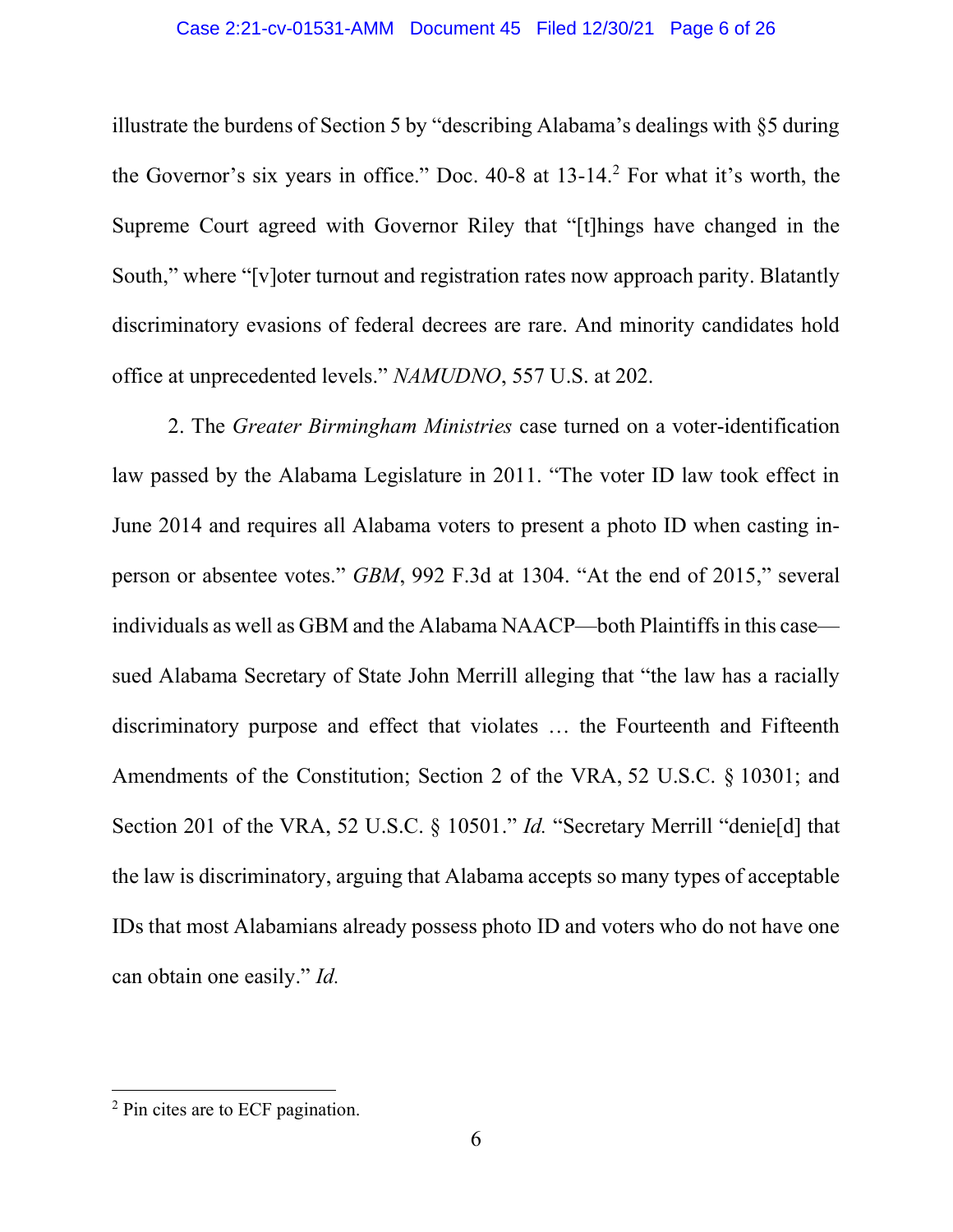GBM and the Alabama NAACP both proceeded on diversion-of-resources theories of standing. See 2d Am. Compl. at 7-10 ¶¶ 11-18, GBM, Case No. 2:15-CV-02193-LSC (N.D. Ala), ECF No. 112; see also Compl. at 8-10, ECF No. 1; 1st Am. Compl. at 8-10, ECF No. 43. GBM alleged that it "regularly engages in efforts to register, educate, and increase turnout among African-American and Latino voters, as well as low-income voters in general," and that Alabama's photo ID law had caused and would continue to cause "GBM to divert a portion of its limited financial, personnel and other organizational resources to educating African-American and Latino voters in Alabama about the requirements of the Photo ID Law, and assisting registered voters with complying with that law in order to vote." 2d Am. Compl. at 8-9 ¶¶ 12, 14. The Alabama NAACP made similar allegations. Id. at 9-10 ¶¶ 15-18.

The Secretary of State challenged the organizations' standing at the pleadings stage, not by asserting that their allegations were false, but by arguing that the allegations were insufficient as a matter of law to establish standing. See Mot. to Dismiss 1st Am. Compl. at 52-55, GBM, ECF 48 (challenging organizations' standing) and Mot. to Dismiss 2d Am. Compl. at 1, ECF 124 (adopting arguments in ECF 48). The district court rejected the Secretary's arguments, noting that "the Eleventh Circuit held that the plaintiff Georgia State Conference of the NAACP established standing" by making similar resource-diversion allegations when it challenged Georgia's voter ID law. Greater Birmingham Ministries v. Merrill, 250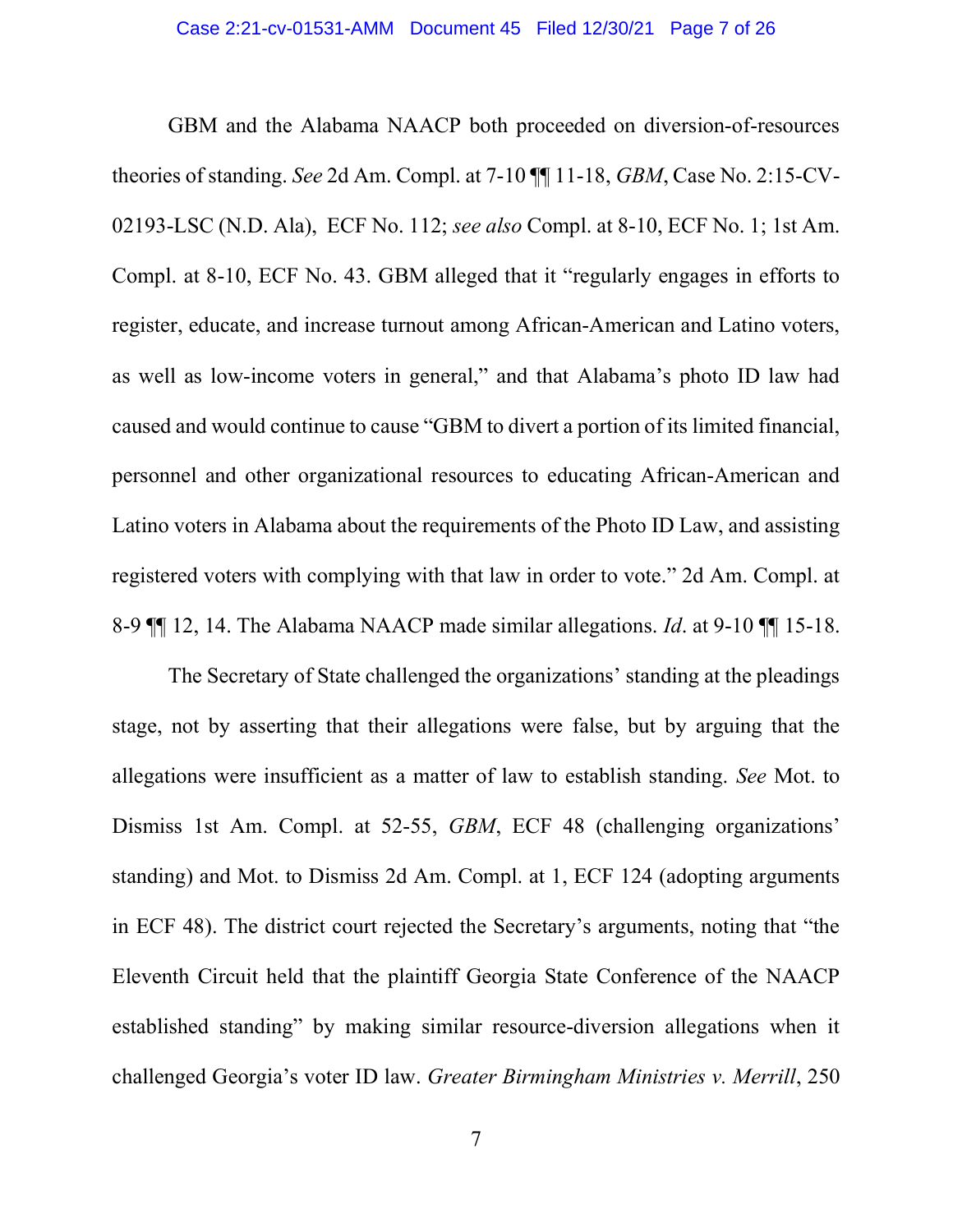F. Supp. 3d 1238, 1243 (N.D. Ala. 2017) (citing Common Cause/Ga. v. Billups, 554 F.3d 1340, 1350-51 (11th Cir. 2009)). The court concluded that the organizations had "demonstrated standing to pursue these claims in their own right, and need not also establish that they have standing as representatives of their constituents." Id. When the Secretary later moved for summary judgment, he did not press a standing argument. See Secretary Merrill's Mot. for Summary Judgment, GBM, Case No. 2:15-CV-02193-LSC (N.D. Ala), ECF 236. Nor did he address standing in his Eleventh Circuit brief. See Appellee's Br., GBM, No. 18-10151 (11th Cir.).

During the litigation, the Secretary's expert, Dr. M.V. Hood III, testified about rates of photo ID possession among white, black, and Hispanic voters, and he estimated how likely it was that certain groups of voters would live close to "a Board of Registrars' office, which offers the easiest-to-obtain, and free, photo ID." GBM, 284 F. Supp. 3d at 1269-70.

Judge Maze represented the Secretary of State during part of the GBM litigation before the district court and Eleventh Circuit until Judge Maze left the Attorney General's Office in June 2019.<sup>3</sup> Both the district court and the Eleventh

 $3$  Plaintiffs' assertion that Judge Maze was counsel for Secretary Merrill in  $GBM$  "until earlier this year" is plainly mistaken. Doc. 40 at 9. Judge Maze entered an appearance in the Eleventh Circuit on behalf of the Secretary in 2018, and it appears that the Attorney General's Office failed to notify the Court in June 2019 that Judge Maze had left the office to become a judge and thus should no longer appear on the docket as counsel for the Secretary. But the undersigned counsel attests that Judge Maze did not further represent the Secretary in GBM after Judge Maze became a judge. See Code of Conduct for United States Judges, Canon 4(a)(5) ("Practice of Law. A judge should not practice law … in any forum.").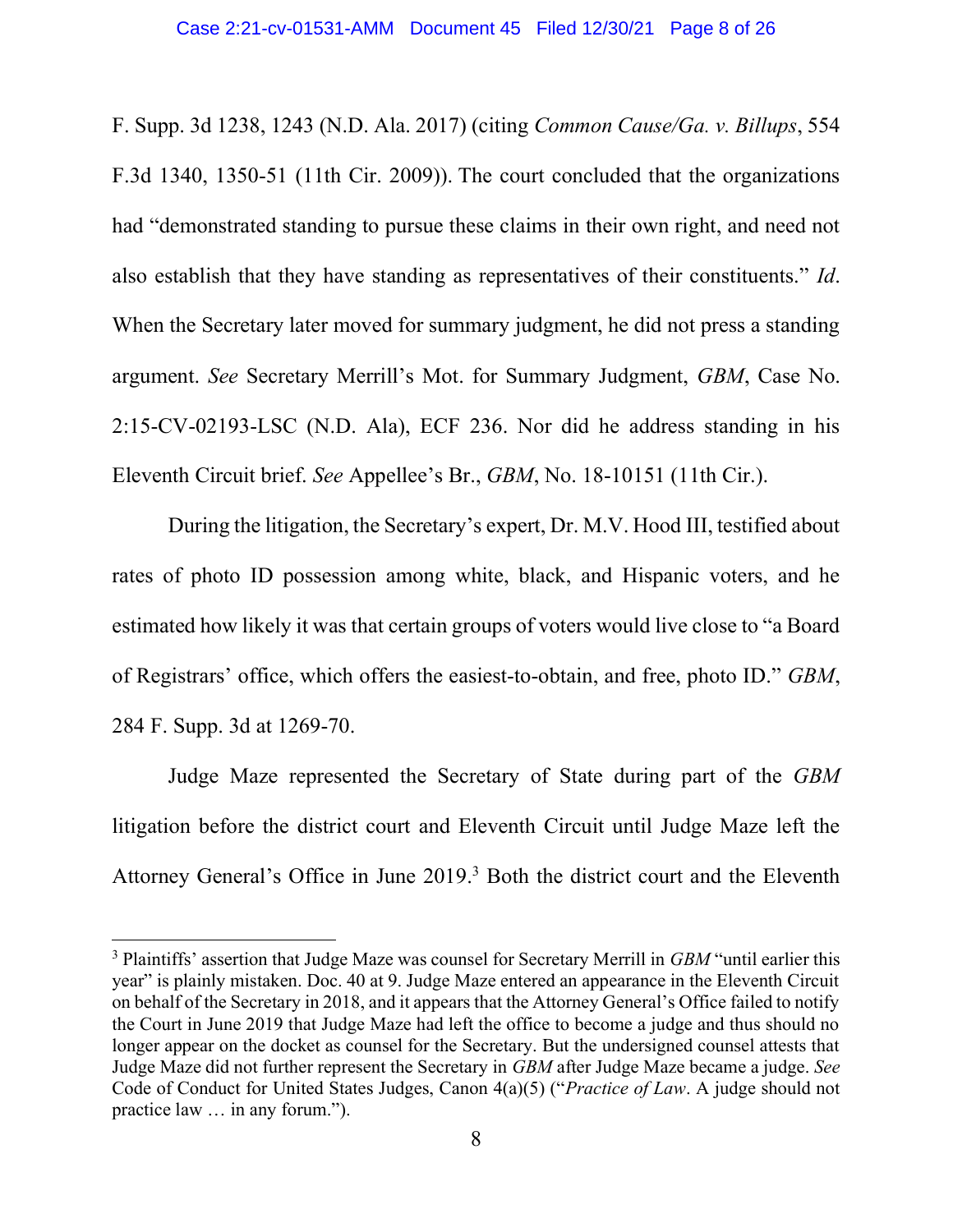#### Case 2:21-cv-01531-AMM Document 45 Filed 12/30/21 Page 9 of 26

Circuit held that there were no "genuine disputes of material facts" between the parties. GBM, 992 F.3d at 1304.

3. The present litigation before this Court involves a challenge to two laws passed by the 2021 Alabama Legislature that set the electoral districts for the State House and Senate. See Doc. 1. Plaintiffs assert that 21 House districts and 12 Senate districts are unconstitutional racial gerrymanders. *Id.* at 39-41. Plaintiffs include four registered voters, GBM, and the Alabama NAACP. See Doc. 1 at 3-5. Neither GBM nor Alabama NAACP raise a diversion-of-resources theory of standing. See id. at 4- 5. Rather, GBM alleges that it has members who currently reside in many of the challenged districts who "will be harmed by living and voting in unconstitutionally racially gerrymandered districts," and Alabama NAACP alleges it has members who currently reside in each of the challenged districts. Id. at 5.

## I. Plaintiffs have not shown that Judge Maze has any "personal knowledge of disputed evidentiary facts."

Judge Maze's recusal is not required because Plaintiffs have failed to meet their burden of showing that he possesses any "personal knowledge of disputed evidentiary facts concerning" this case. 28 U.S.C.  $\S$  455(b)(1). Plaintiffs cite three purported "factual and legal issues" "involved" in GBM that are "likely to recur" during this case: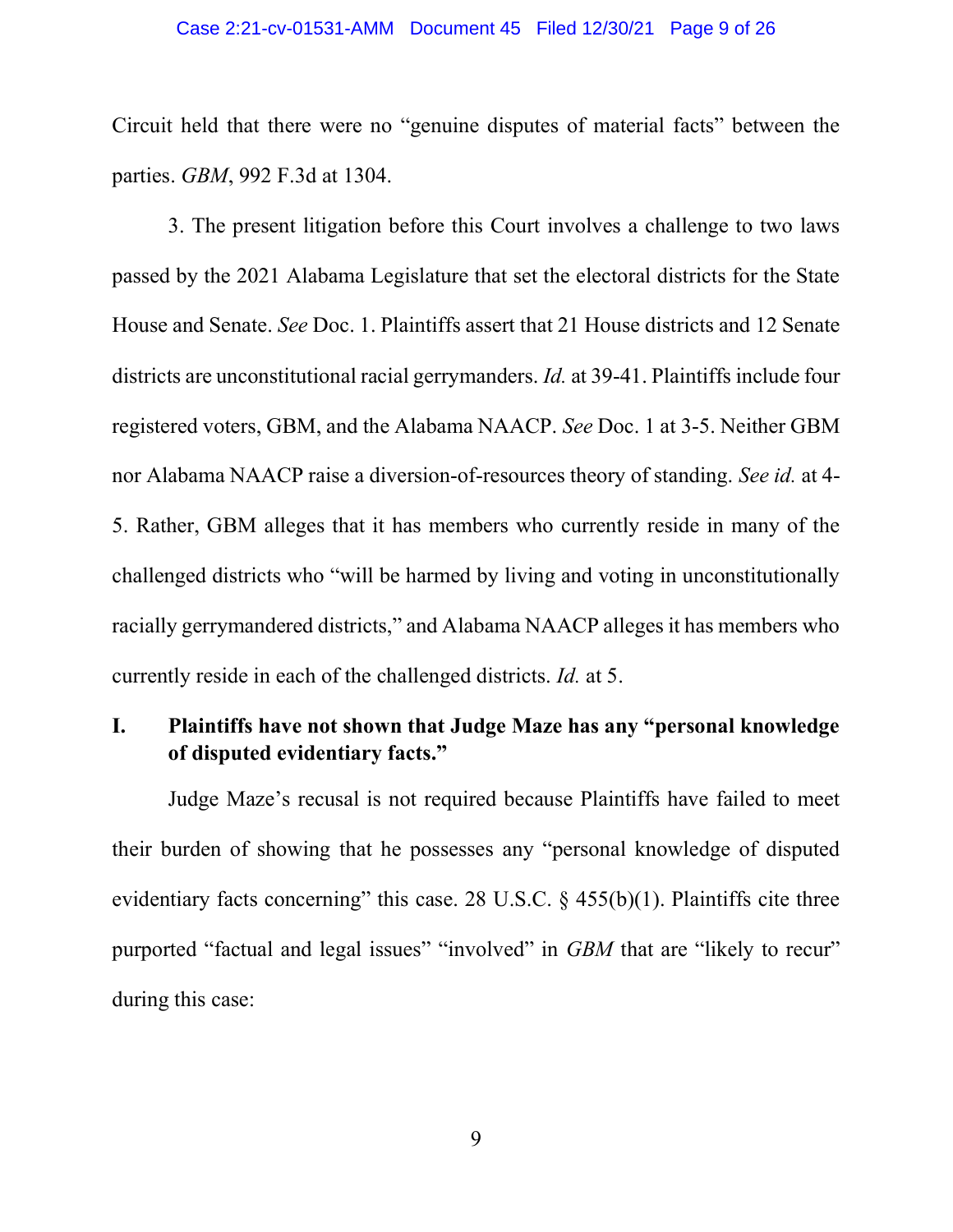(a) facts concerning the membership of the Alabama NAACP and GBM material to whether the organizations have associational standing; (b) the role of race in enacting voting-related policies in the last decade in Alabama; and (c) information about turnout and registration rates by race and county that affect analyses of whether a district drawn using race as the predominant factor was narrowly tailored to comply with the VRA.

Doc. 40 at 9-10. None of these "factual and legal issues" are "disputed evidentiary facts" within the meaning of  $\S$  455(b)(1) as to require Judge Maze's recusal here.

First, on Plaintiffs' standing in this 2021 case, they note that Judge Maze deposed the Alabama NAACP and its president in 2017 and likely read a transcript of the deposition of GBM's president. Doc. 40 at 6, 10. But prior knowledge about a party—or even facts of a case—is insufficient to require recusal. See United States v. Scrushy, 721 F.3d 1288, 1304 (11th Cir. 2013) (recusal not required where judge learned ex parte that certain evidence was not authentic because authenticity was not in dispute); United States v. Seiffert, 501 F.2d 974, 978 (5th Cir. 1974) ("Mere prior knowledge of some facts concerning a litigant . . . is not in itself necessarily sufficient to require disqualification."). $4$  Instead, there must be personal knowledge of specific facts that are disputed by the parties.

<sup>&</sup>lt;sup>4</sup> The Fifth Circuit's decision (which is binding in the Eleventh Circuit) in Seiffert came before the modern version of § 455, including its standard requiring recusal because of "personal knowledge of disputed evidentiary facts concerning the proceeding." However, in addition to § 455, the Seiffert court also applied the American Bar Association's Code of Judicial Conduct, which required recusal where a judge had "personal knowledge of disputed evidentiary facts concerning the proceedings." 501 F.2d at 978. "Even under the rigid standard," the court held, recusal was not required. Id.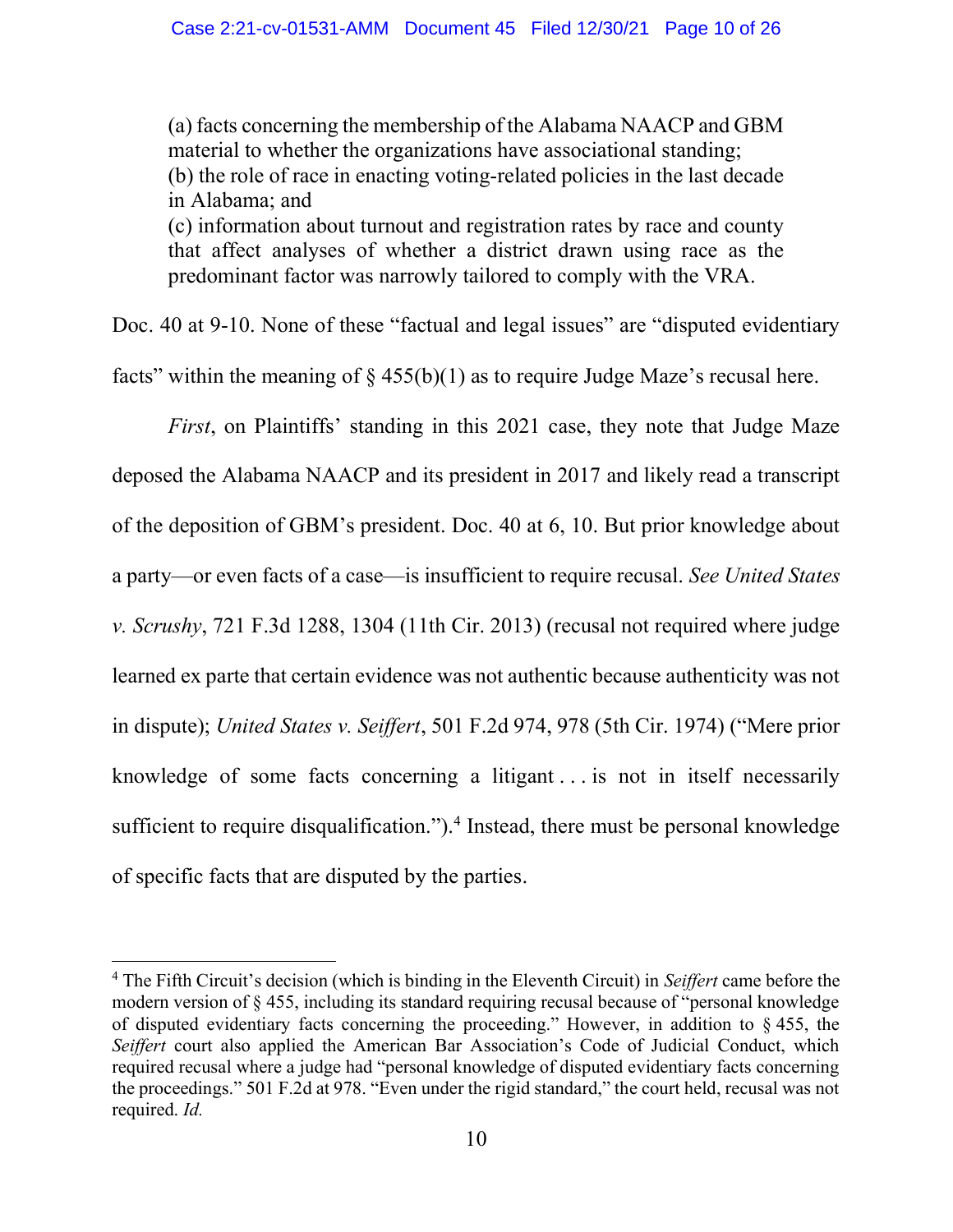On that front, all Plaintiffs offer is a suggestion that testimony from GBM "about their memberships will be relevant if Defendants challenge the associational standing of these plaintiffs." Doc. 40 at 10. But Plaintiffs barely even hint at what sort of factual challenge is likely to be raised or how testimony from GBM would inform the challenge. They do assert that "Alabama and Secretary Merrill have repeatedly challenged the standing of organizational plaintiffs in voting actions and courts have assessed that standing *sua sponte* in others," *id.*, but these examples, if anything, undercut their argument. First, Plaintiffs point to GBM, but there Plaintiffs proceeded on an entirely different theory of standing—diversion of resources. And in any event, the Secretary made only legal arguments at the pleadings stage; there were no relevant facts. See supra p. 7-8. Second, Plaintiffs cite Alabama State Conference of NAACP v. State, 264 F. Supp. 3d 1280, 1290 (M.D. Ala. 2017), but that decision related only to a challenge to associational standing at the pleadings stage in which the State argued that the organization's complaint failed "to identify" harmed "members or applicable interests" or allege that the organization could litigate the case "without its members' participation." Mot. to Dismiss at 50, Ala. St. Conf. NAACP, Case No. 2:16–CV–731–WKW, ECF 17. As in GBM, this was a purely legal challenge, not one turning on disputed facts. Finally, Plaintiffs note in a parenthetical that in Alabama Legislative Black Caucus v. Alabama, the three-judge court sua sponte held that "[t]he Alabama Democratic Conference presented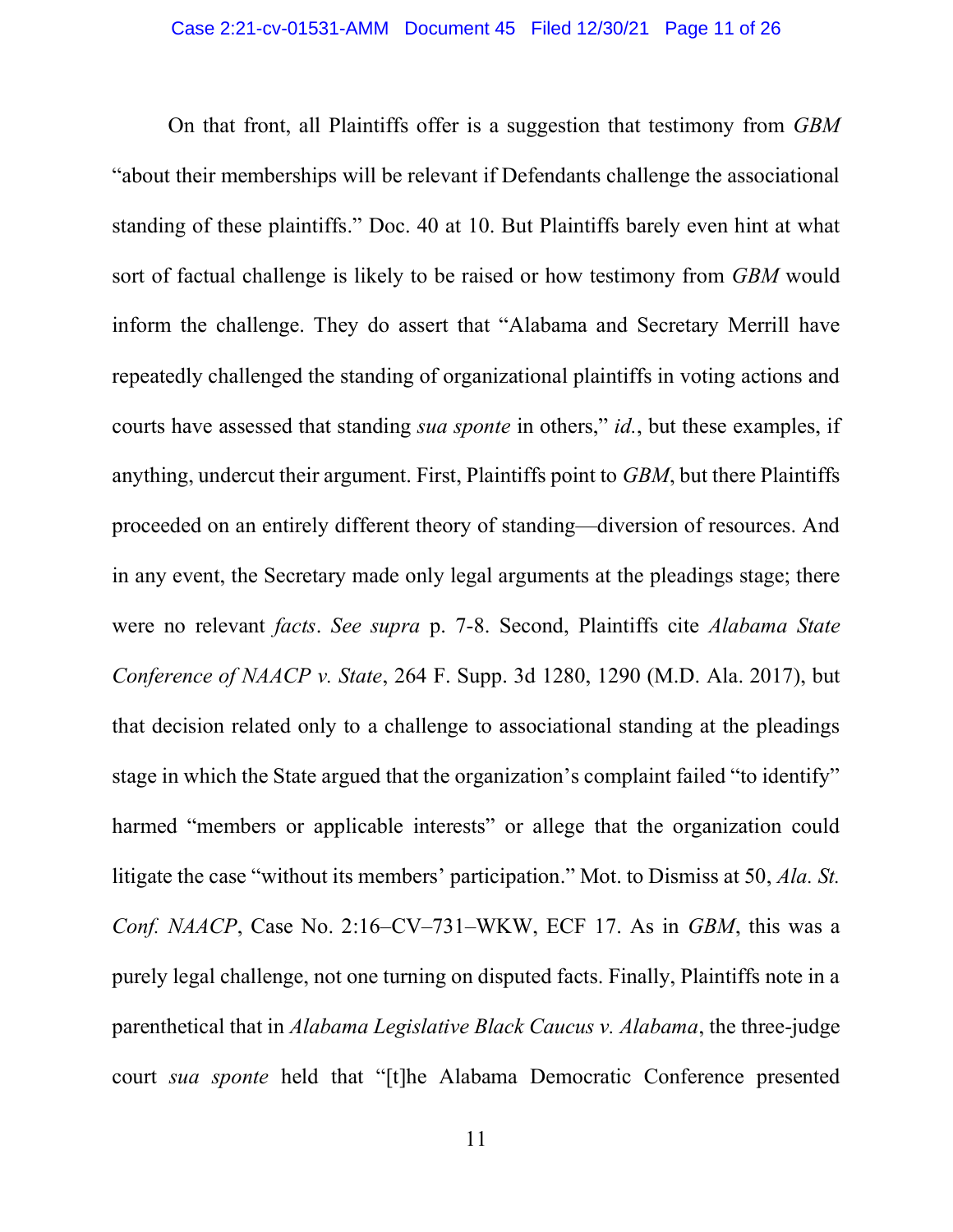insufficient evidence that it has members who reside in these districts." 989 F. Supp. 2d 1227, 1292 (M.D. Ala. 2013). Of course, that sua sponte ruling came not because the court resolved "disputed evidentiary facts," but because the plaintiff there failed to introduce evidence. When the Supreme Court ordered the district court to give the organization a second "opportunity to provide evidence of member residence," Ala. Legis. Black Caucus v. Alabama, 575 U.S. 254, 271 (2015), the district court then "directed the Democratic Conference plaintiffs to file a list of members residing in the challenged districts. They did so, and Alabama did not file a response to that list," Ala. Legis. Black Caucus v. Alabama, 231 F. Supp. 3d 1026, 1043 (M.D. Ala. 2017) (citations omitted; emphasis added).

 Thus, if anything, the cases Plaintiffs cite suggest that their associational standing is unlikely to be a contested fact issue in this case. They have alleged they have members who reside in the districts they have challenged. They will presumably offer proof that members reside in those districts. And they give no reason to think that Secretary Merrill will dispute the fact that those members reside in those districts. If anything, the ALBC litigation suggests just the opposite.

And even assuming Plaintiffs' memberships could become a contested fact issue in this case and that Judge Maze learned something about Plaintiffs' memberships in 2017, the only possible issue in this case concerning Plaintiffs' associational standing would be whether the organizational Plaintiffs—in 2021—

12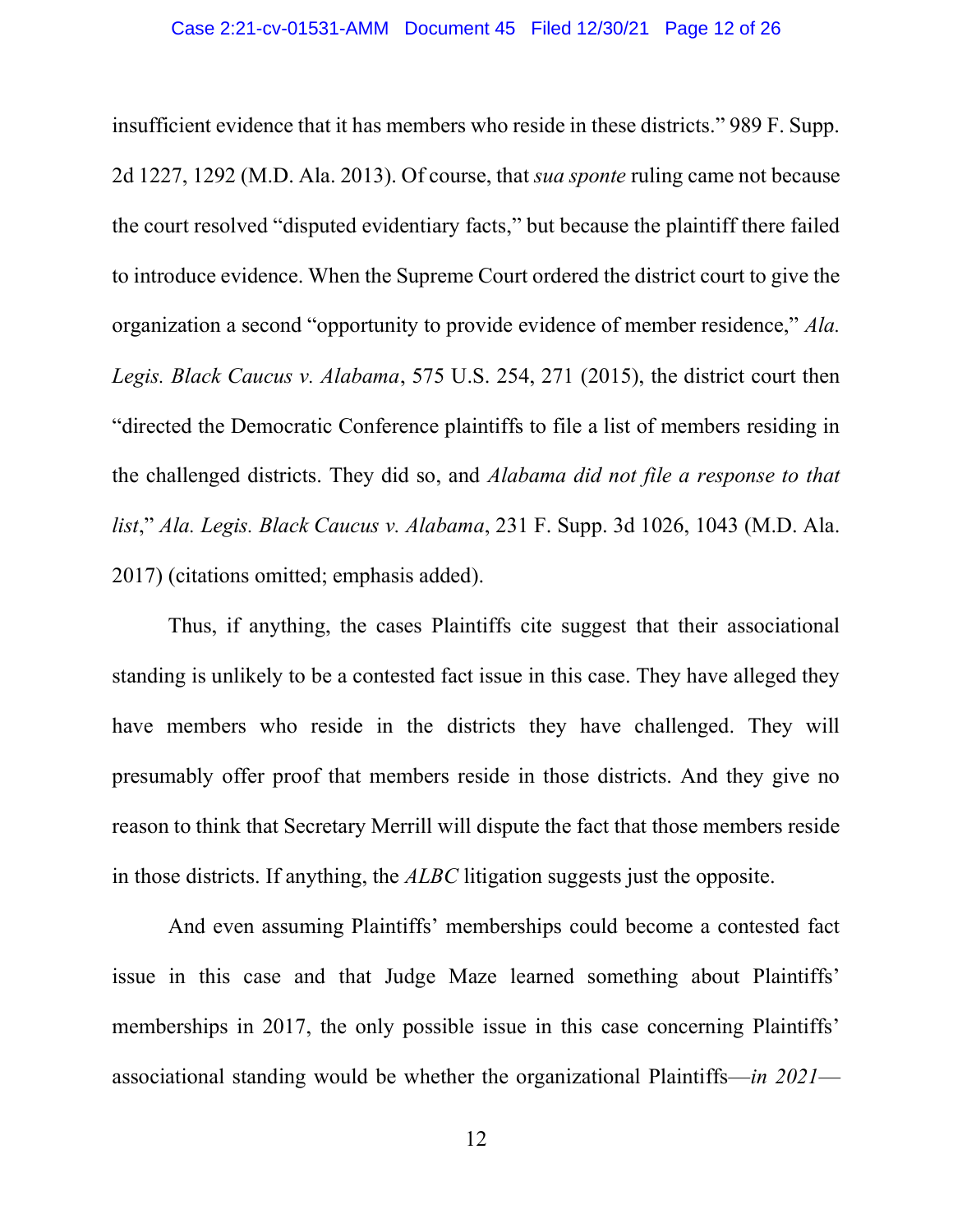#### Case 2:21-cv-01531-AMM Document 45 Filed 12/30/21 Page 13 of 26

have members in the challenged districts. Standing is assessed "at the time the action commences," Friends of the Earth, Inc. v. Laidlaw Environmental Services (TOC), Inc., 528 U.S. 167, 191 (2000), which in this case means it is assessed as of November 2021. And any knowledge Judge Maze might have about Plaintiffs' members from 2017 depositions is unlikely to be relevant to any dispute about the residency of Plaintiffs' members more than four years later.

 As to the second and third asserted "disputed evidentiary facts," Plaintiffs barely try to support their argument, limiting their analysis to a single, citation-free sentence: "As to the role of race and information about turnout and registration rates by race and county, Judge Maze solicited testimony from one of the plaintiffs' experts in GBM on this issue and attended a deposition where the latter facts were discussed." Doc. 40 at 11. Plaintiffs do not explain what this testimony is or whether and how it could inform a dispute over an evidentiary fact. It appears that, in Plaintiffs' view, any knowledge about "the role of race" and voting practices in Alabama disqualifies its holder from presiding over voting rights litigation. This cursory attack fails for several reasons. Plaintiffs fail to explain what facts from a challenge to a 2011 photo ID law are likely to shed light on a disputed factual issue in this challenge to 2021 legislative districts. And by framing the disputed facts at such an extreme level of generality, Plaintiffs would disqualify any judge who has read newspaper articles about current events or even judicial decisions regarding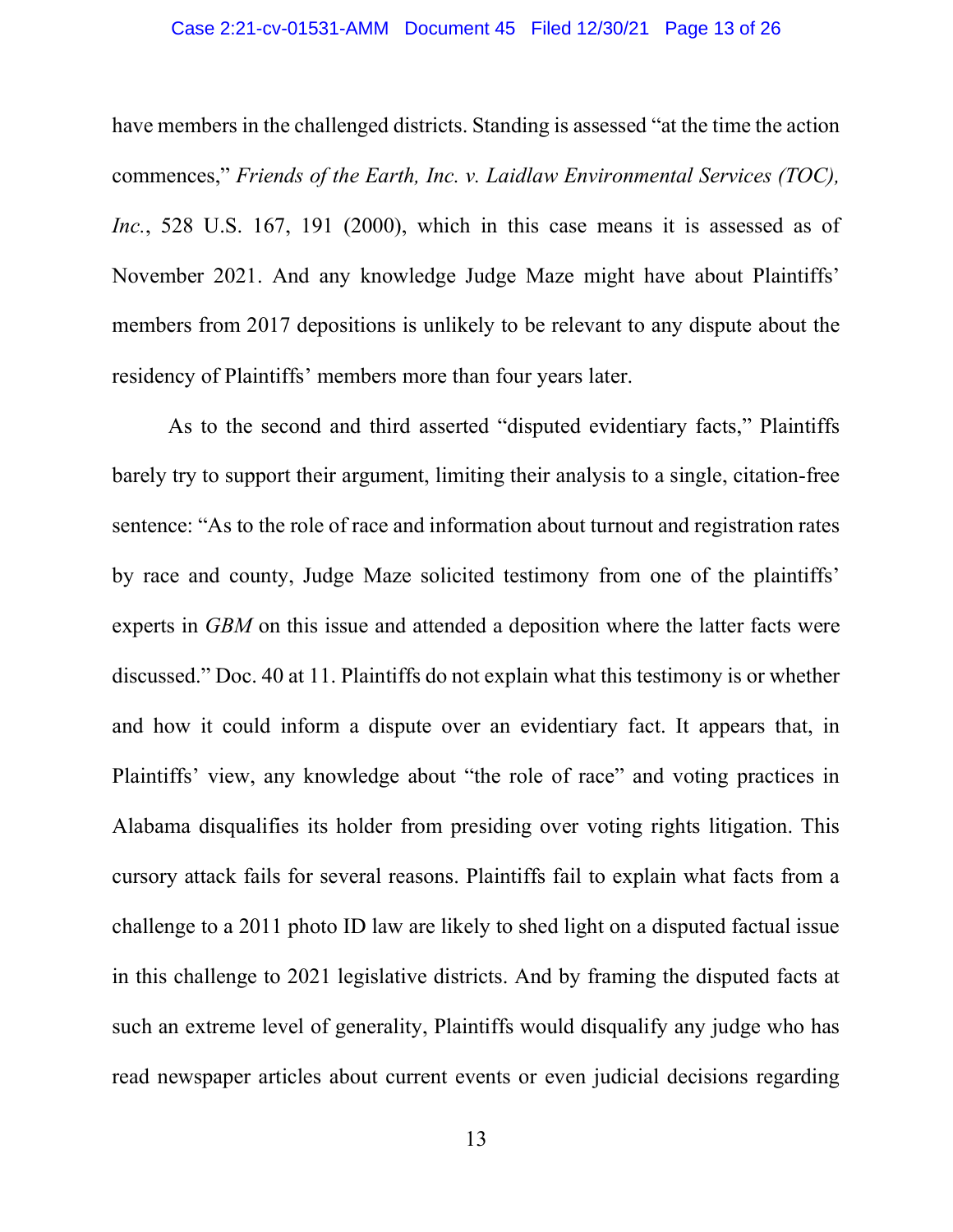#### Case 2:21-cv-01531-AMM Document 45 Filed 12/30/21 Page 14 of 26

challenges to Alabama laws. There is no authority to support such a test. Indeed, a total lack of knowledge might show "lack of qualification, not lack of bias." See Laird v. Tatum, 409 U.S. 824, 835 (1972) (Rehnquist, J., mem.).<sup>5</sup>

 Plaintiffs cite two cases in support of their argument, but neither case controls here. Murray v. Scott, 253 F.3d 1308 (11th Cir. 2001); United States v. State of Ala., 828 F.2d 1532 (11th Cir. 1987). In Murray, Judge De Ment had personal knowledge of a specific evidentiary fact that the parties disputed in a case before him. As an attorney, he litigated against an entity that held itself out to him as a for-profit corporation; as a judge, he had to decide whether that entity held itself out as a corporation or as a non-profit. 253 F.3d at 1313. Because of that knowledge—the very fact that the parties before him disputed—the Eleventh Circuit required recusal. Id. Here, Plaintiffs cite no similar personal knowledge of a disputed evidentiary fact.

 In State of Alabama, Judge Clemon likewise had specific personal knowledge of an evidentiary fact that the parties disputed in the case before him. 828 F.2d at 1545. As an attorney, Judge Clemon represented black high school principals who alleged that discrimination occurred in Alabama high schools; as a judge, he had to evaluate disputed evidence about "whether black high school principals suffered

 $<sup>5</sup>$  To the extent Plaintiffs argue that Judge Maze has personal knowledge about witnesses and their</sup> credibility, such "knowledge" is not a "disputed fact" within the meaning of  $\S$  455(b)(1). See Parrish v. Bd. of Comm'rs of Alabama State Bar, 524 F.2d 98, 104 (5th Cir. 1975) (en banc) ("Credibility choices are not disputed facts.").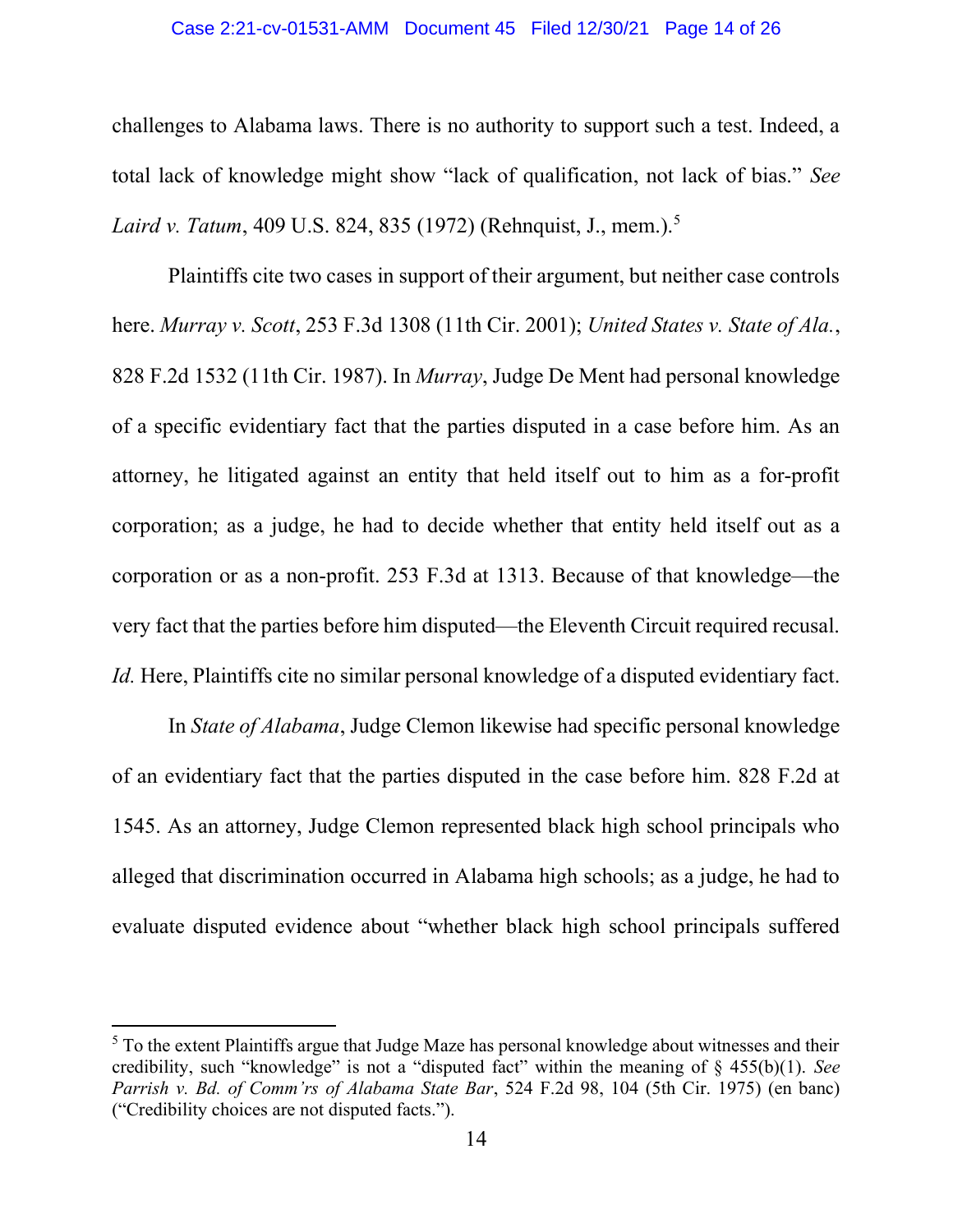racial discrimination." Id. Because Judge Clemon had personal knowledge about a specific disputed factual issue—whether black high school principals suffered racial discrimination—Judge Clemon's disqualification was "mandated." Id. at 1546. Again, Plaintiffs here cite no similar disputed evidentiary fact here.

 Importantly, in State of Alabama, Judge Clemon was not required to recuse "by virtue of his background as a civil rights lawyer." Id. at 1543. Nor was he required to recuse because of political views he expressed as a member of the Alabama State Senate. Id. at 1543-44. Indeed, as set out in more detail below, "judges have frequently heard cases concerning subjects about which they have previously expressed some views." Id. at 1544. Instead, Judge Clemon had to recuse because of his "special extrajudicial knowledge" about specific facts at issue in the case before him. Id. at 1545. That concern is not present in this case.

 In sum, Plaintiffs demand that Judge Maze recuse based on personal knowledge of disputed evidentiary facts that they never bother to identify. And the cases Plaintiffs cite where the Eleventh Circuit has required recusal underscore Plaintiffs' omissions here. Because "[a] judge should not recuse himself based upon unsupported, irrational, or tenuous allegations," Giles v. Garwood, 853 F.2d 876, 878 (11th Cir. 1988), Plaintiffs' motion should be denied.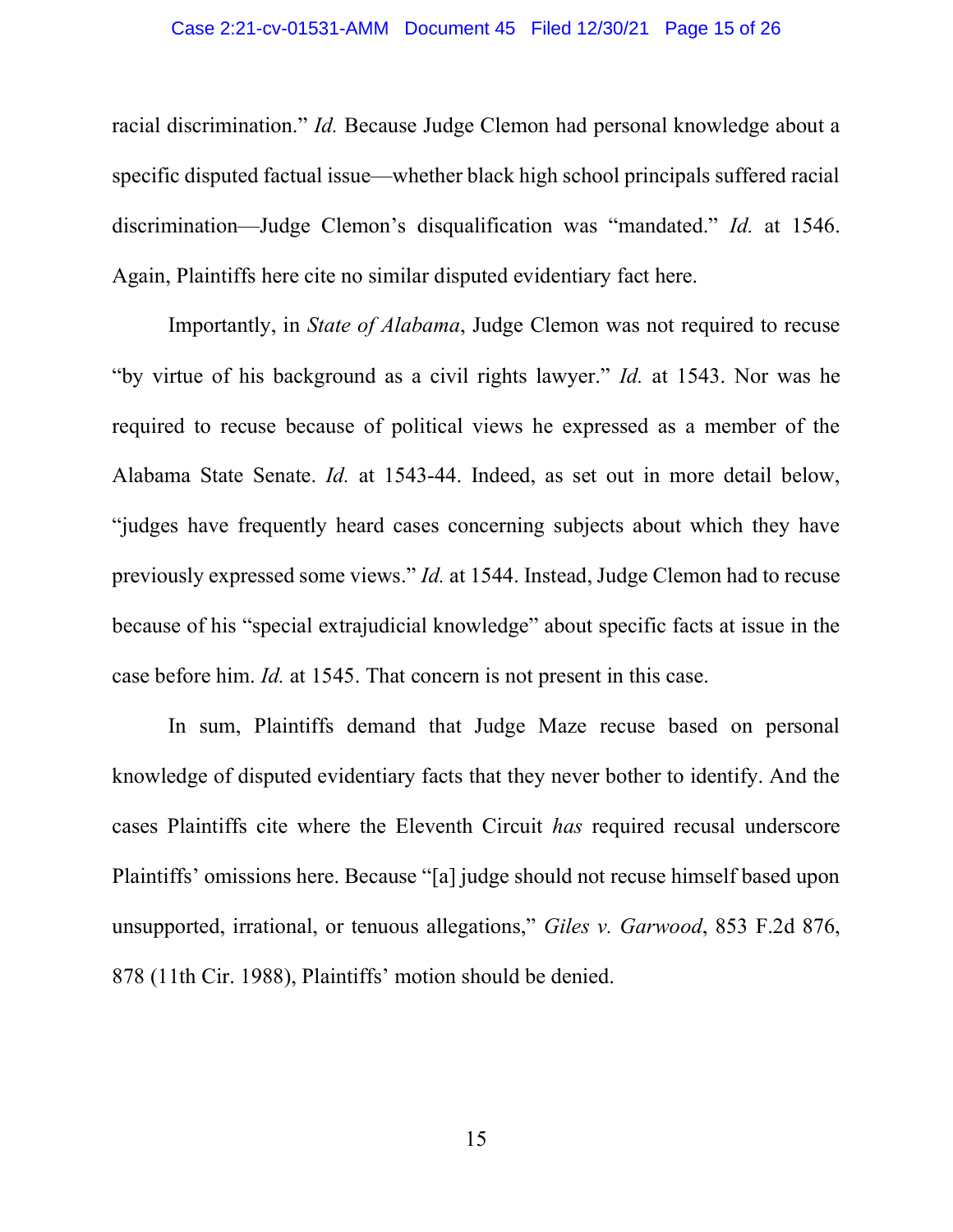### II. Judge Maze's impartiality cannot reasonably be questioned.

# A. Judge Maze is not required to recuse under Section 455(a)'s appearance of partiality test because he never played a role in this case while serving as a government lawyer.

Plaintiffs' second ground for recusal is based on Section 455(a)'s requirement that a judge "disqualify himself in any proceeding in which his impartiality might reasonably be questioned." But that argument fails from the start, for the recusal statute directly addresses when a former government lawyer must recuse from a case, to wit, "[w]here he has served in governmental employment and in such capacity participated as counsel . . . concerning the proceeding or expressed an opinion concerning the merits of the particular case in controversy." 28 U.S.C.  $\S$  455(b)(3). Section 455(b)(3) thus has created a limitation on when disqualification of a government lawyer is required, and "it is unreasonable to interpret  $\S$  455(a) (unless the language requires it) as implicitly eliminating a limitation explicitly set forth in § 455(b)." Liteky v. United States, 510 U.S. 540, 553 (1994). As an attorney, Judge Maze served as counsel in governmental employment but did not participate in this proceeding or express an opinion about it. Indeed, this case began more than two years after Judge Maze left the Attorney General's Office and became a judge. Therefore, under Section 455(b)(3), Judge Maze's prior representation of Secretary Merrill (and his 2009 representation of Governor Riley) do not require recusal. That should be the end of the analysis.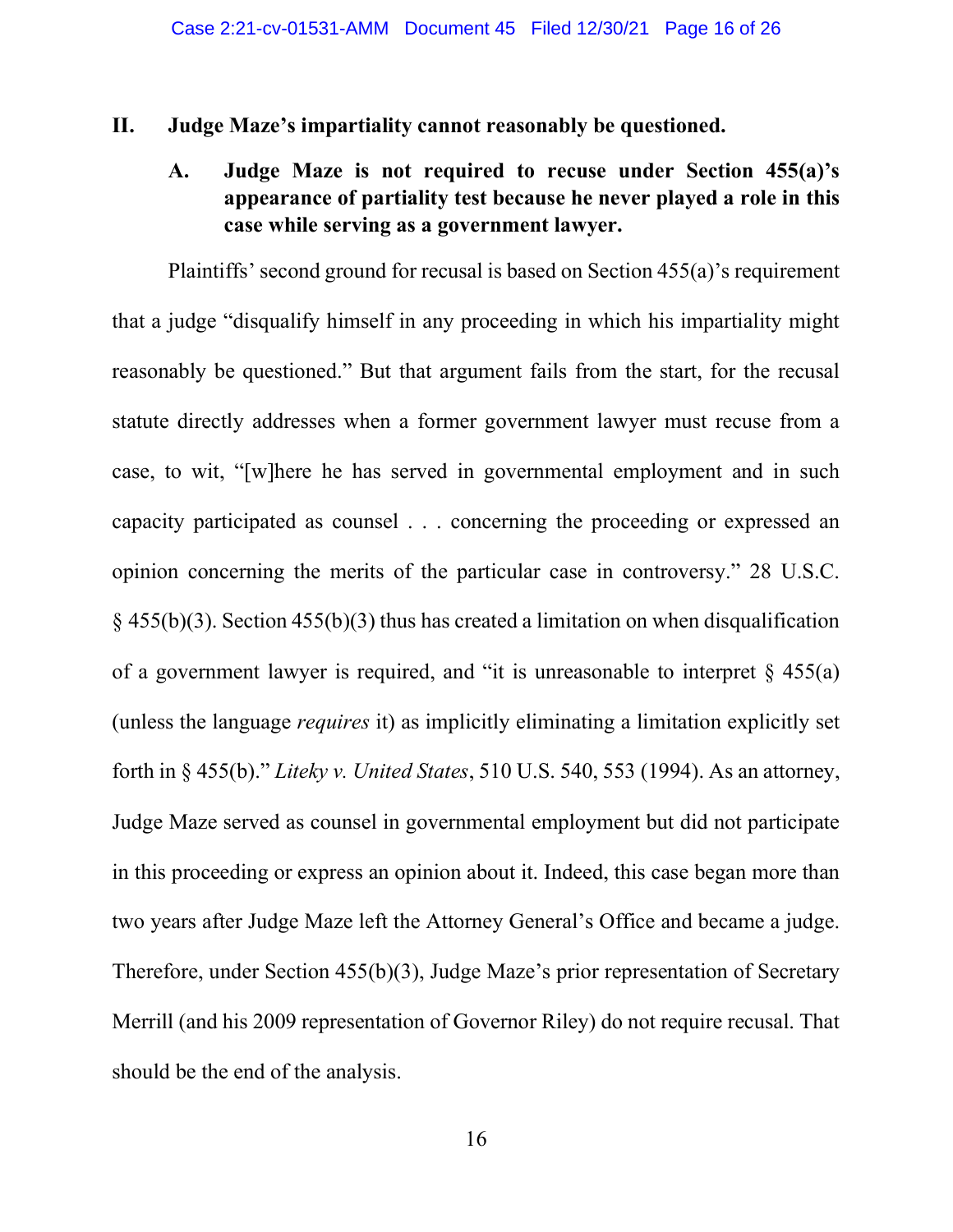Plaintiffs resist this conclusion by arguing that Section 455(a) independently requires Judge Maze's recusal. But the Supreme Court has already ruled that Section 455(a) is not wholly independent from Section 455(b). Instead, "when one of those aspects addressed in (b) is at issue," the analysis under subsection (b) controls; it would be "poor statutory construction to interpret (a) as nullifying the limitations (b) provides, except to the extent the text requires." Liteky, 510 U.S. at 553 n.2. "The [*Liteky*] Court was clear that, if an issue is within the scope of section 455(b), section 455(a) should not be read to require disqualification if section 455(b) does not." In re Hawsawi, 955 F.3d 152, 159–60 (D.C. Cir. 2020). Otherwise, it would be "all but impossible for judges with [executive branch] backgrounds to perform their judicial duties in many cases." Baker & Hostetler LLP v. U.S. Dep't of Com., 471 F.3d 1355, 1358 (D.C. Cir. 2006) (Kavanaugh, J., on Motion for Recusal). Because Judge Maze never participated in this proceeding as an attorney (and Plaintiffs do not even argue as much), Section 455 does not require his recusal.

To be sure, some judges have suggested that "rare and extraordinary circumstances arising out of prior government employment" might independently require recusal under Section 455(a). Id. at 1358. Such circumstances might exist where Congress "failed to consider certain types of actions or where new practices have arisen due to changes in the practice of law or other societal developments." Perry v. Schwarzenegger, 630 F.3d 909, 915 (9th Cir. 2011). But Secretary Merrill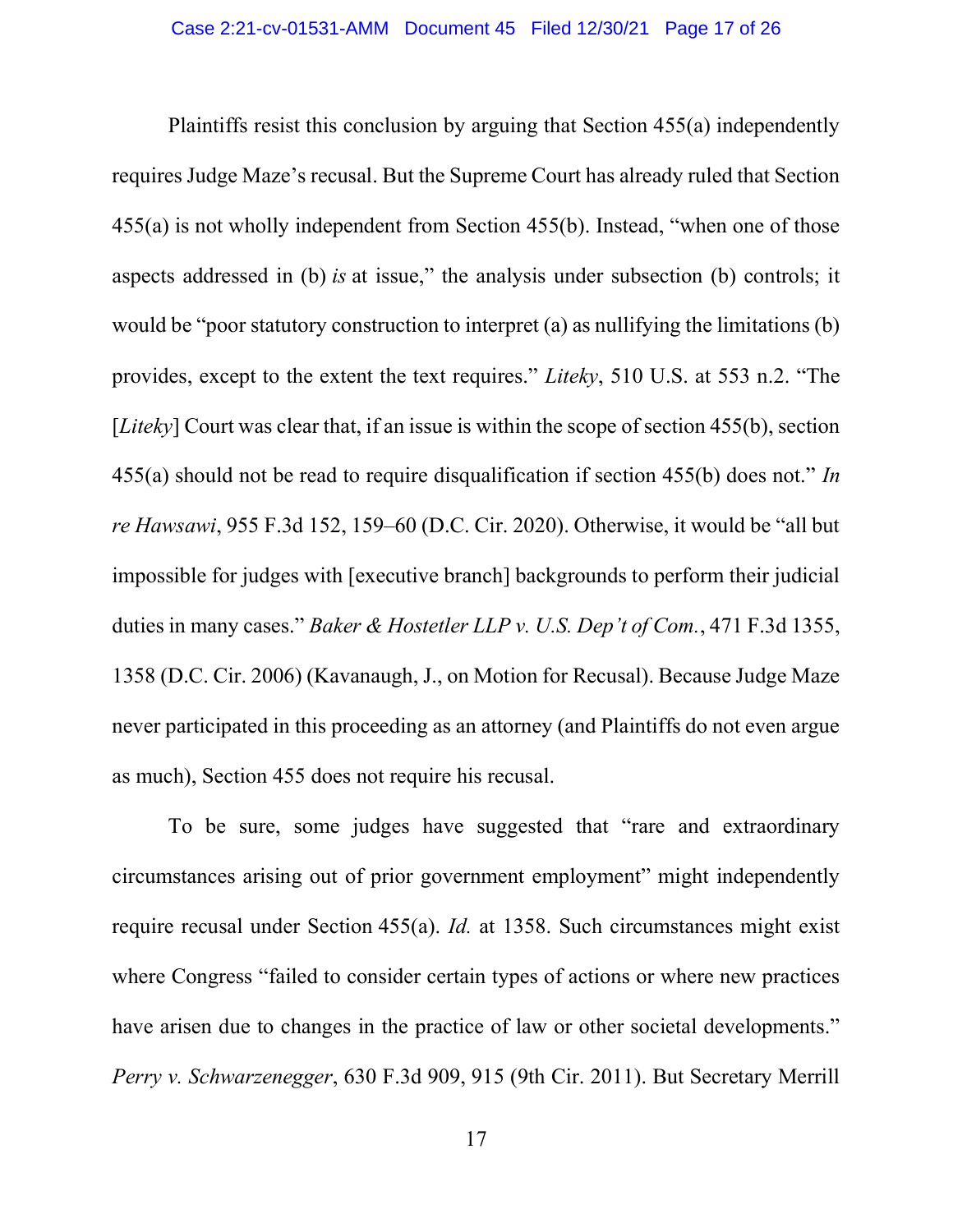is aware of no such extraordinary circumstances here, and Plaintiffs certainly haven't identified any. Thus, their motion should be denied because Section 455(b)(3) controls and that provision does not require Judge Maze's recusal.

# B. Judge Maze is not required to recuse under Section 455(a)'s appearance of partiality test.

Even focusing solely on Section 455(a), Judge Maze would not be required to recuse because his impartiality cannot reasonably be questioned. Plaintiffs insist that the "benefit of the doubt must be resolved in favor of recusal," Doc. 40 at 7-8 (citations omitted), but "there is as much obligation for a judge not to recuse when there is no occasion for him to do so as there is for him to do so when there is." In re Moody, 755 F.3d 891, 895 (11th Cir. 2014) (citation omitted). And recusal under Section 455(a) is required only where "an objective, disinterested, lay observer fully informed of the facts underlying the grounds on which recusal was sought would entertain a significant doubt about the judge's impartiality." Id. at 894 (citation omitted). Where, as here, Judge Maze has been a judge for more than two years and never had any involvement with this action (which is related to Acts of the 2021 Legislature), an objective observer would have no doubt about Judge Maze's impartiality.

A judge's "former representation of a litigant"—which naturally includes actions like taking depositions and reading deposition transcripts—"does not imply any need to disqualify under § 455(a) because 'his impartiality might reasonably be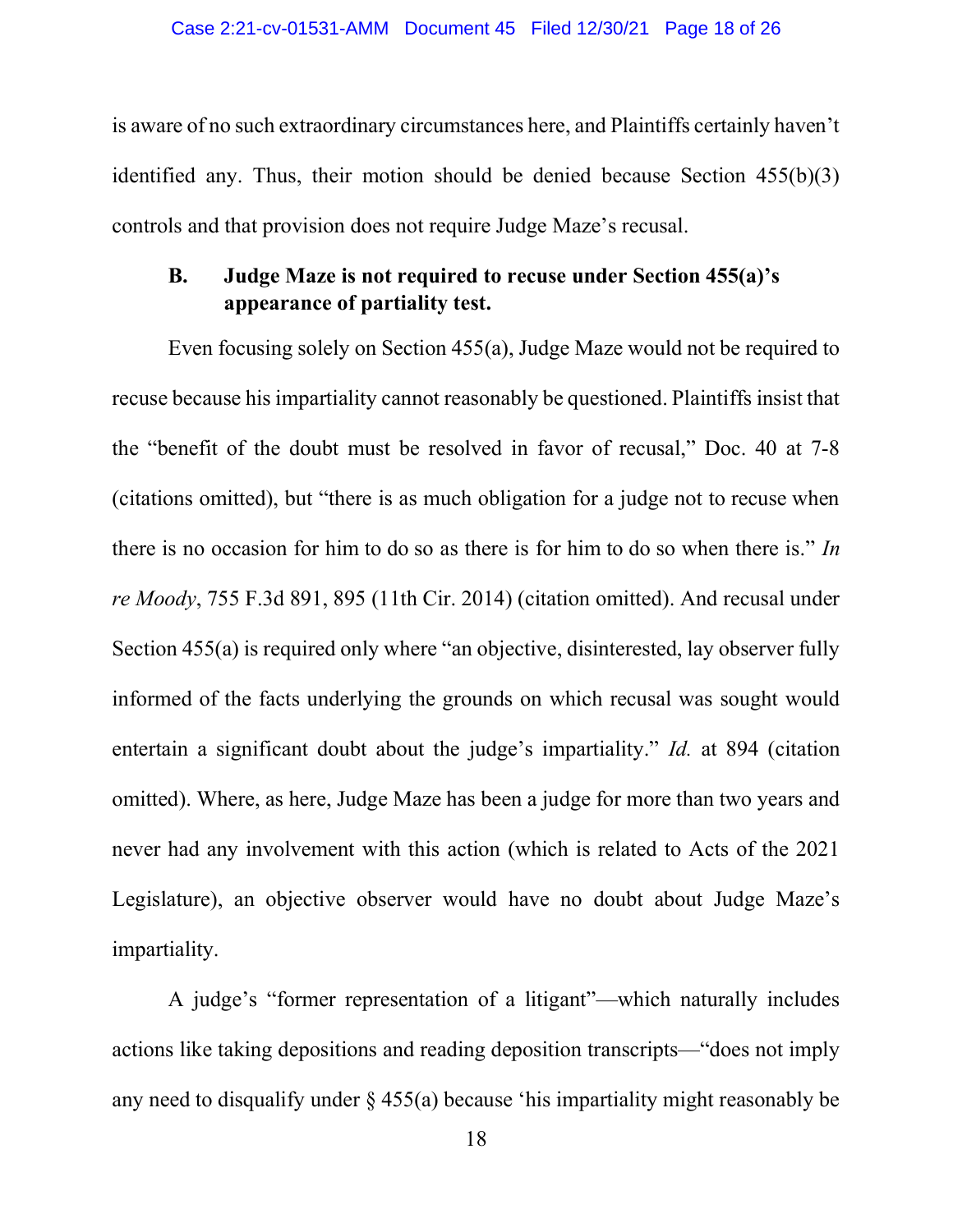questioned.'" Sphere Drake Ins. Ltd. v. All Am. Life Ins. Co., 307 F.3d 617, 621 (7th Cir. 2002). Instead, "t[he] norm among new appointees to the bench is that once two years pass, perhaps even earlier, a judge is free to sit in controversies involving former clients." *Id.* at 621-22.<sup>6</sup> This is the norm followed by another federal judge who also previously worked in the Alabama Attorney General's Office:

Before joining the bench last year as a district judge, I worked as a lawyer at the State of Alabama Attorney General's Office. Upon being nominated and confirmed to the position of district judge, I conferred with staff at the Committee on Codes of Conduct for the Judicial Conference of the United States about recusal-related issues. They recommended that I adopt a general policy of recusing from cases in which lawyers from the Alabama Attorney General's Office represent a party for about two years. This policy would avoid any appearance of partiality by allowing a reasonable time period between when I worked with these lawyers as a colleague and when I might rule in one of their cases as a judge.

Jones v. Governor of Fla., No. 20-12003-B, slip op. at 2 (11th Cir. July 21, 2020)

(Brasher, J.) (voluntarily recusing during two-year window and denying as moot a

pending recusal motion).

Plaintiffs filed the Complaint in this case on November 16, 2021. Doc. 1.

Judge Maze was confirmed as a judge on June 18, 2019, more than two years before

this lawsuit began. Accordingly, Judge Maze presiding over this case fits squarely

 $6$  In one of the cases on which Plaintiffs rely, the district judge at issue purported to follow this norm by recusing himself from all matters in which his former law firm was counsel to a party for his first two years on the bench. See Preston v. United States, 923 F.2d 731, 734 n.5 (9th Cir. 1991). The problem there was that the judge *did not* abide by the two-year recusal-required rule in that case. The lawsuit began (and his firm represented an interested witness in the action) before the district's judge had been confirmed. Id. at 734.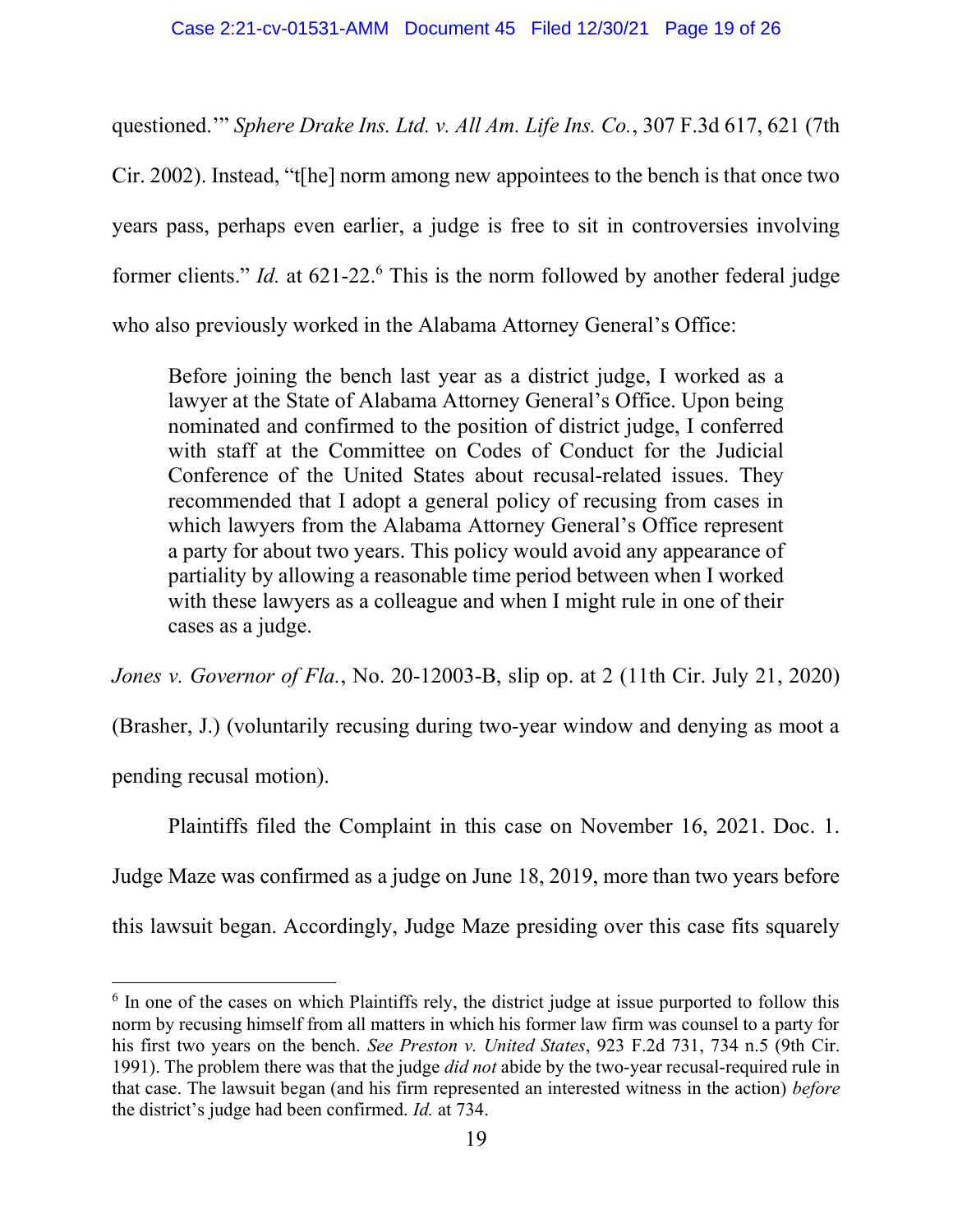#### Case 2:21-cv-01531-AMM Document 45 Filed 12/30/21 Page 20 of 26

within the norm for newly appointed federal judges. There is no indication that "an objective, disinterested, lay observer fully informed" of these facts would think Judge Maze's compliance with this norm evidences a lack of impartiality. See In re Moody, 755 F.3d at 894 (citation omitted).

 In their motion, Plaintiffs compare the facts of this case to just one other case from this circuit: Parker v. Connors Steel Co., 855 F.2d 1510 (11th Cir. 1988); see Doc. 40 at 11-12. In *Parker*, a district judge's law clerk played a substantial role in deciding the case. In granting summary judgment, the district judge's memorandum opinion expressly thanked his law clerk for his "careful analysis" and his "countless discussions with the Court as to how the law should be applied to the material facts" of the case. *Id.* at 1523.<sup>7</sup> Further, the law clerk—outside the presence of the judge presided over a hearing between the parties. Id. at 1524 & n.14. After the district court granted summary judgment, the plaintiffs filed a motion for recusal because the law clerk's father was a named partner at the law firm who represented the defendants. Id. at 1523. The Eleventh Circuit held that the judge should have recused because "it is not unreasonable to believe that the public may come to th[e] conclusion" that the law clerk, not the judge, made the decision, id. at 1524, and the

 $<sup>7</sup>$  The Eleventh Circuit recognized that the same district judge had made similar, more troubling</sup> expressions of thanks to the same law clerk in another opinion. Id. at 1524 ("This Memorandum of Opinion was prepared by William G. Somerville, III, Law Clerk, in which the Court fully concurs.").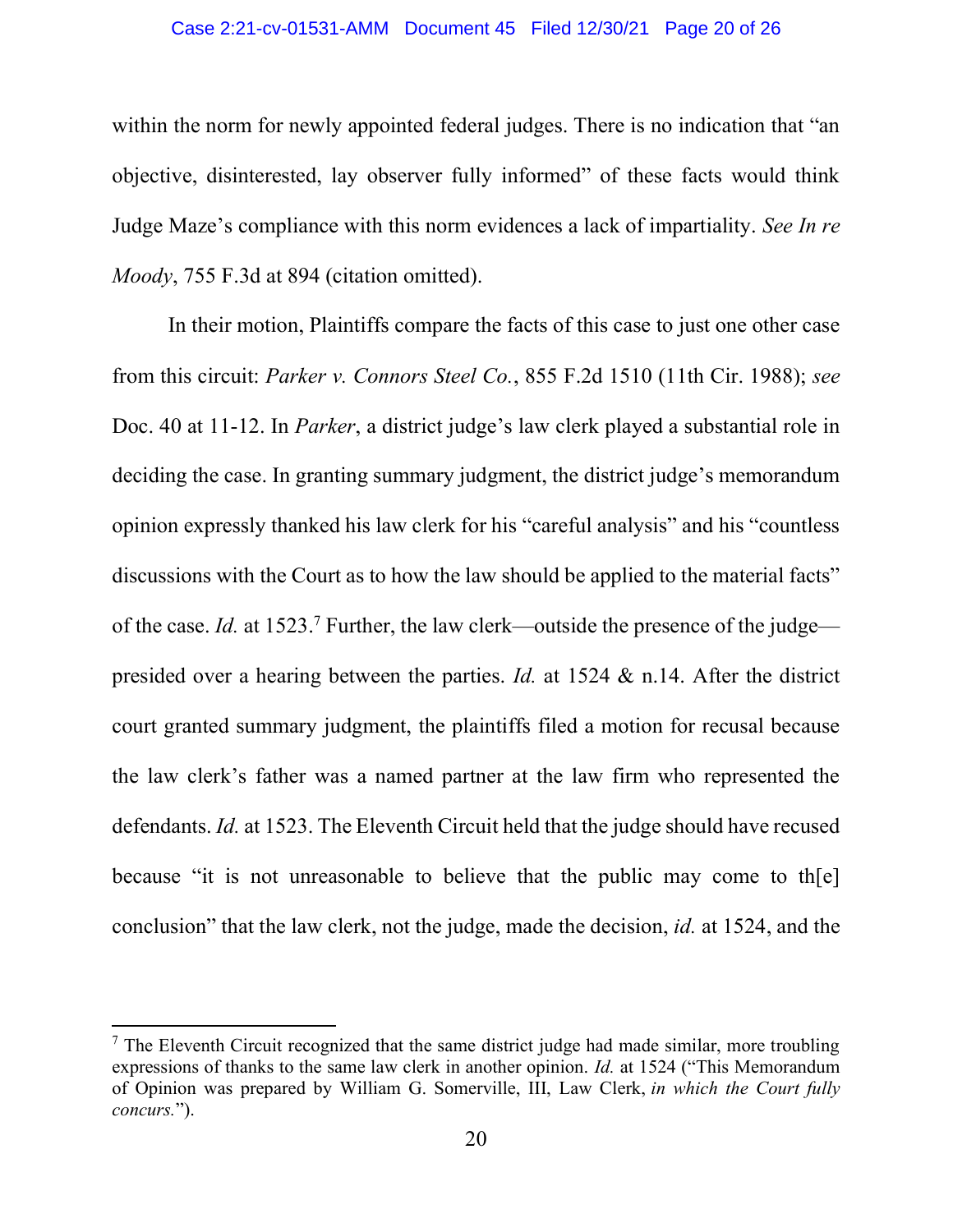#### Case 2:21-cv-01531-AMM Document 45 Filed 12/30/21 Page 21 of 26

law clerk would have been required to recuse himself had he been the judge, *id.* at 1527, because his father was a partner for the law firm representing a party, see 28 U.S.C.  $§$  455(b)(5)(iii).

Parker is thus inapposite for multiple reasons. In Parker, the judge's law clerk (who played an unusually prominent and public role in deciding the case) had an undisputed, *current* conflict with a law firm appearing before the court. Here, Judge Maze represented a party in a different case more than two years ago. Unlike in Parker, there is no allegation here that Judge Maze (or any of his employees) has any *current* conflict. Plaintiffs argue that Judge Maze's "conflict" is more severe than that of the district judge in Parker because the judge in Parker was not "directly involved" with the "conflict." Doc. 40 at 13. But Plaintiffs entirely miss the point of Parker's holding. The problem there was that the judge created the appearance that he may not have been "directly involved" in deciding the case and that decisionmaking had instead been delegated to his conflicted law clerk. Nothing of the sort is at issue in this case.

Plaintiffs primarily contend that Judge Maze should recuse because of his involvement in GBM, but their arguments come up short. They again resort to framing this case and GBM as similar because they generally "concern[] the role of race in the voting-related policies of the State of Alabama." Doc. 40 at 14. But if Plaintiffs can require recusal by simply defining their claims more broadly when it

21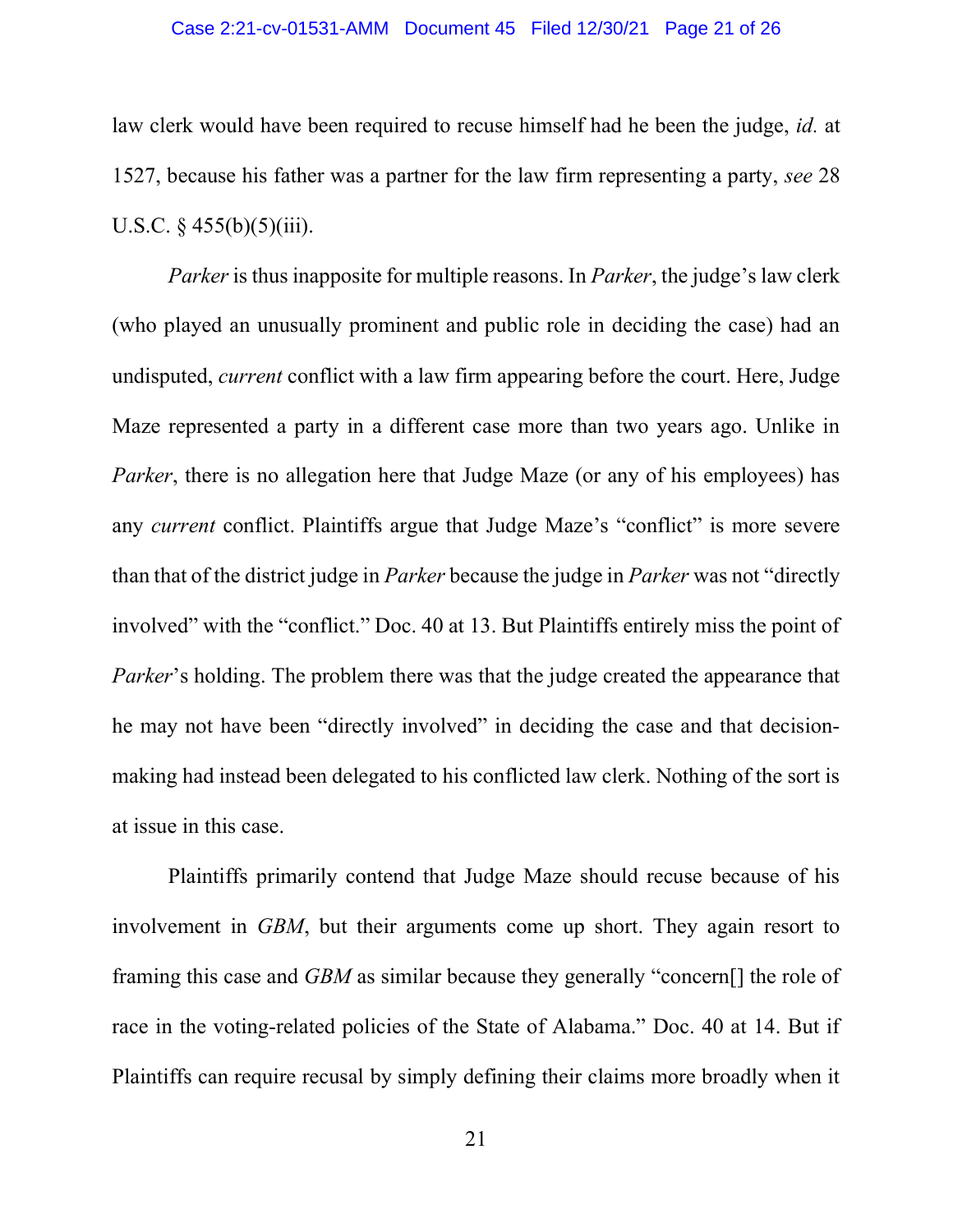suits them, then Section 455 will become "a veto against unwanted judges." In re Hawsawi, 955 F.3d 152, 157–58 (D.C. Cir. 2020) (quoting In re Boston's Children First, 244 F.3d 164, 167 (1st Cir. 2001)). And if some litigation experience related to "the role of race in the voting-related policies of the State of Alabama" were grounds to recuse a judge, Plaintiffs have failed to explain why they did not seek recusal of Chief Judge William H. Pryor Jr. from his role in appointing this threejudge Court based on his past as a State government lawyer litigating such issues.

Digging deeper into the *GBM* litigation does Plaintiffs no favors. They note that as counsel for the Secretary of State, Judge Maze tested their accusation that Secretary Merrill was a white supremacist who applied Alabama's photo ID law with the intent to harm African Americans. Doc. 40 at 14. But any reasonable observer would expect a lawyer to do at least that much for his client. And no reasonable observer could conclude that such exchanges would leave the lawyer unable to later fairly evaluate whether the 2021 Alabama Legislature acted with discriminatory intent.

 Plaintiffs also note that Dr. Hood provided expert testimony in GBM about rates of photo ID possession among Alabama voters, and that Dr. Hood is likely to testify about "racial polarization in voting in different state legislative districts." Doc. 40 at 14. In their view, because Judge Maze may have worked with Dr. Hood on the former issues, reasonable observers would think that Judge Maze cannot fairly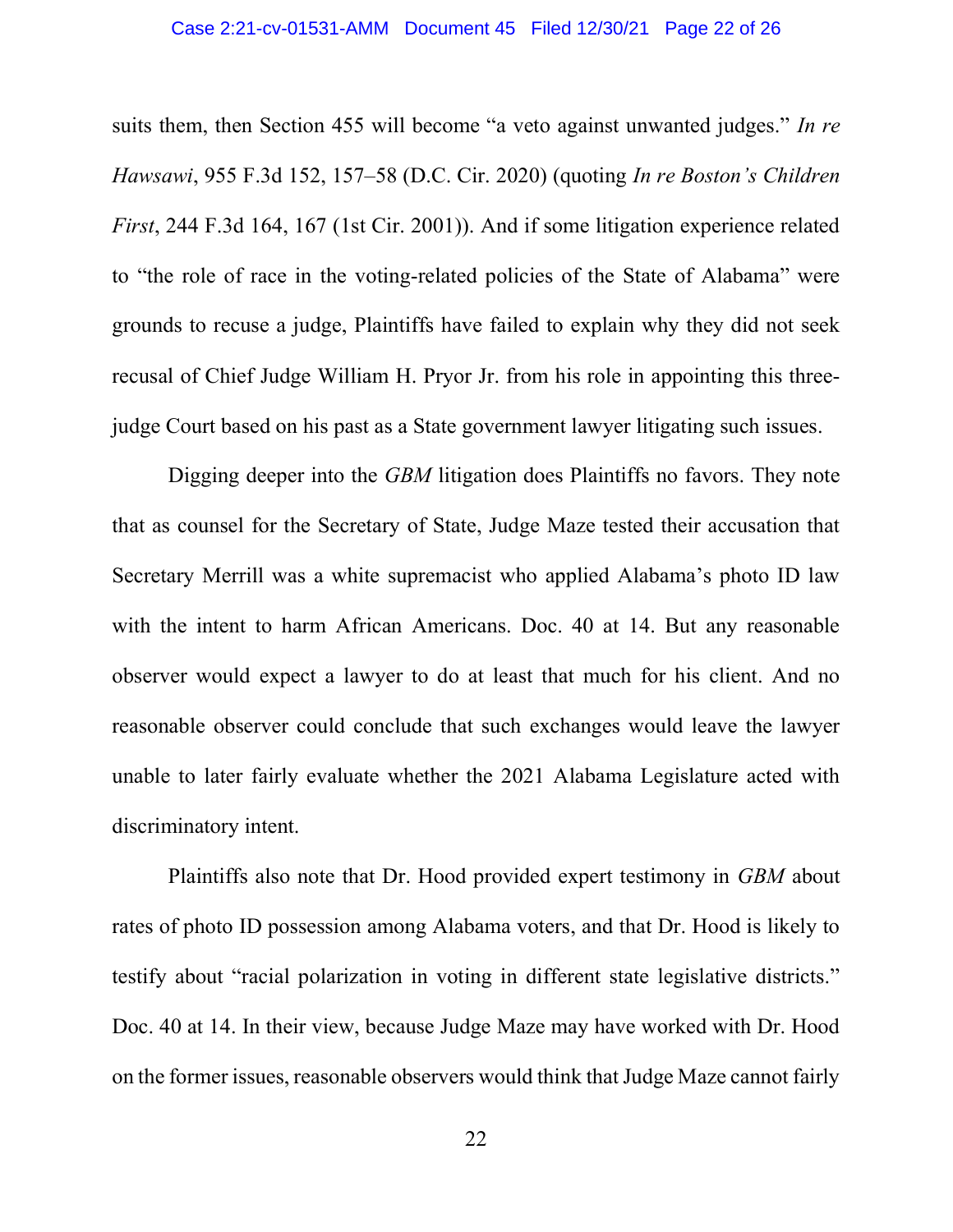#### Case 2:21-cv-01531-AMM Document 45 Filed 12/30/21 Page 23 of 26

judge Dr. Hood's testimony about the latter issues in this case. Id. at 15. But "acquaintance with some of the defendants and counsel [] has been rejected as a basis for requiring the disqualification of a trial judge." Parrish v. Bd. of Comm'rs of Alabama State Bar, 524 F.2d 98, 102 (5th Cir. 1975). And if acquaintance with a witness were sufficient grounds, then any former federal prosecutor would be required to recuse from cases in which an agent with which she formerly worked was testifying for the United States. Plaintiffs' argument, by proving so little, proves far too much.

Finally, Plaintiffs briefly argue that Judge Maze's authorship of an amicus brief in 2009 also requires recusal because, while representing Alabama Governor Bob Riley, Judge Maze argued that Congress was wrong to "equate[] Alabama's modern government, and its people, with their Jim Crow ancestors," and "Alabama's modern governments have shown a great commitment to minority voting rights." Doc. 40 at 3. This argument should be dismissed out of hand. For one, the entire United States Supreme Court agreed with the substance of the Governor's argument. NAMUDNO, 557 U.S. at 202 ("Things have changed in the South."). For another, Plaintiffs' rule would require the recusal of countless judges in countless cases, and it flies in the face of consistent contrary practice. "[J]udges have frequently heard cases concerning subjects about which they have previously expressed some views," State of Alabama, 828 F.2d at 1544, and here, Judge Maze was expressing the views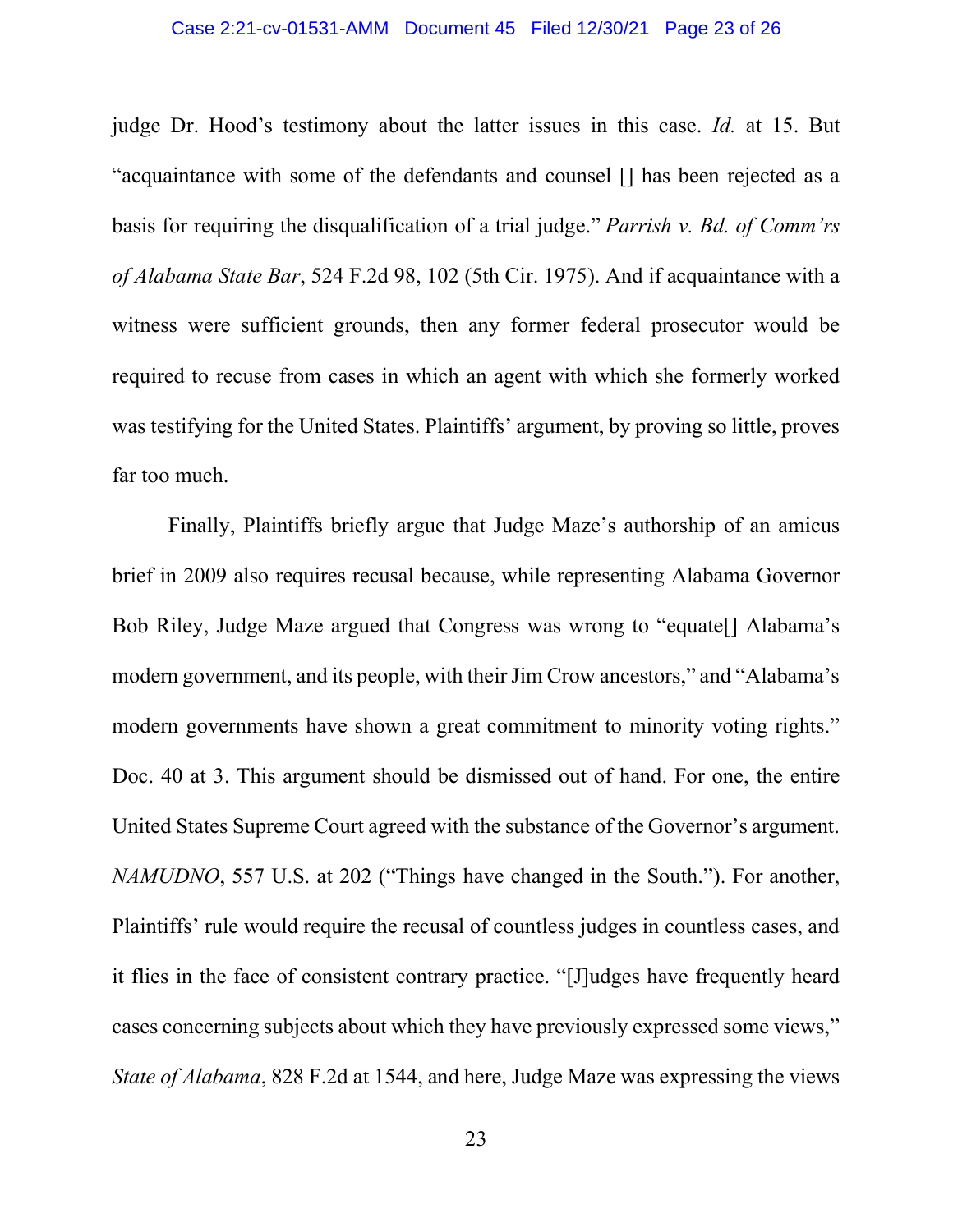#### Case 2:21-cv-01531-AMM Document 45 Filed 12/30/21 Page 24 of 26

of his client. Thus, as noted above, Justices Thurgood Marshall and Ruth Bader Ginsburg were celebrated civil rights attorneys who were not required to recuse from pivotal Supreme Court cases involving the VRA or Equal Protection Clause. Chief Justice Roberts is not required to recuse from Dobbs, despite once having signed a brief for the United States arguing for the precise outcome the State of Mississippi seeks in the pending case. And Judge Maze does not have to recuse from this case for having defended the State and its officials in cases related to voting. A contrary ruling would turn Section 455 into a tool for judge-shopping and should be rejected.

\* \* \*

 The organizational Plaintiffs in this case are often involved in civil rights actions in this judicial district and the Eleventh Circuit, asking the Court to make important decisions that affect Alabama. See Greater Birmingham Ministries v. Merrill, No. 2:15-CV-02193-LSC (N.D. Ala.); Lewis v. Bentley, No. 2:16-CV-690- RDP (N.D. Ala.); Jones v. Jefferson County Board of Education, No. 2:19-CV-1821- MHH (N.D. Ala.); Alabama State Conference of the NAACP v. Pleasant Grove, No. 2:18-CV-2056-LSC; People First of Alabama v. Merrill, No. 2:20-CV-619-AKK; Milligan v. Merrill, Case No. 2:21-CV-1530-AMM (N.D. Ala.) (three-judge court); Hispanic Interest Coalition of Alabama v. Bentley, Case No. 5:11-CV-2484-SLB (N.D. Ala.); see also Thompson v. Merrill, No. 2:16-CV-783-ECM (M.D. Ala.); Alabama State Conference of the NAACP v. State of Alabama, No. 2:16-CV-731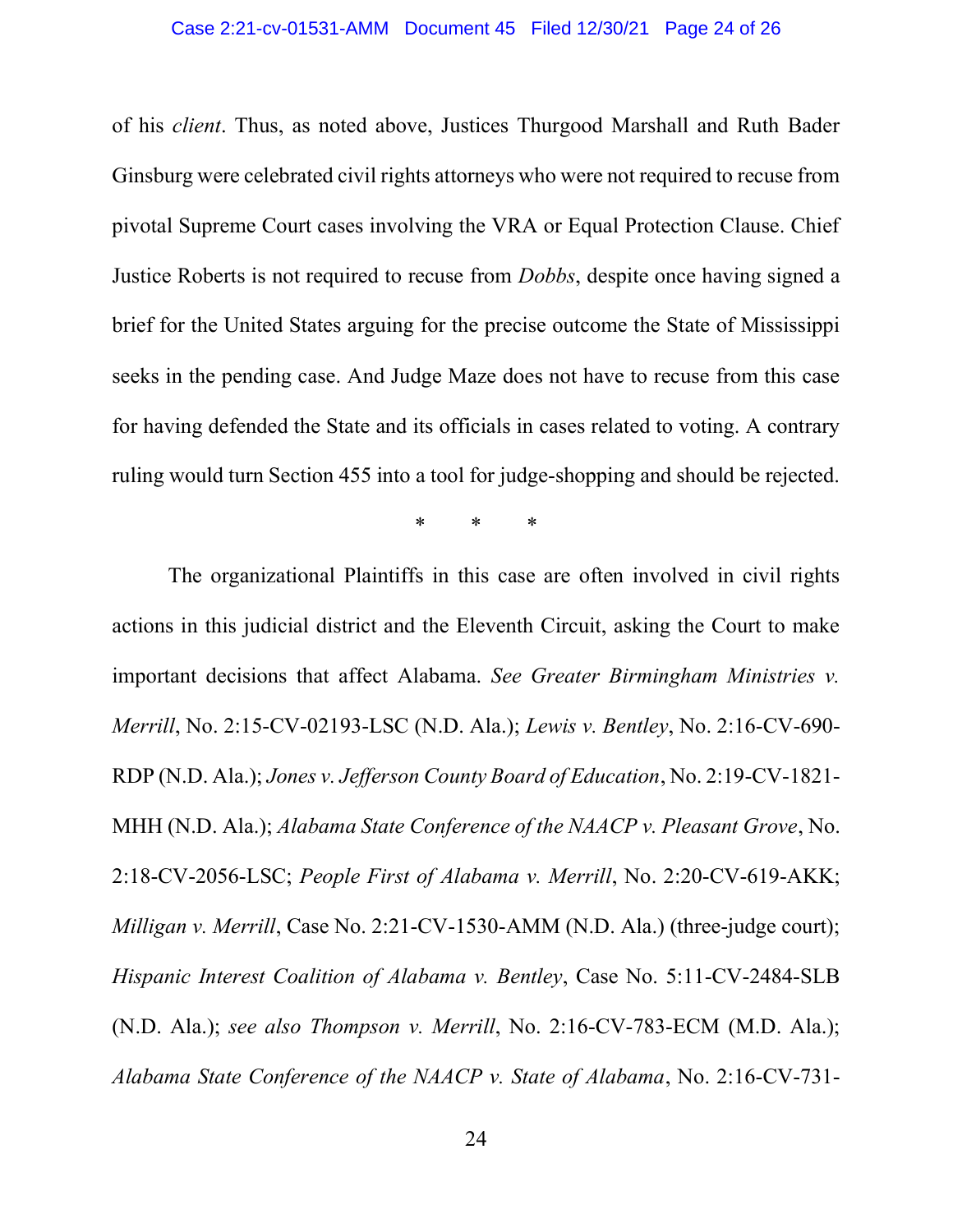WKW (M.D. Ala.). They ask for a rule that would apparently disqualify Judge Maze (and possibly other judges) from presiding over cases like these indefinitely. Because Section 455 does not require this result, Plaintiffs' motion should be denied.

Respectfully submitted,

Dorman Walker (ASB-9154-R81J) Balch & Bingham LLP Post Office Box 78 (36101) 105 Tallapoosa Street, Suite 200 Montgomery, AL 36104 Telephone: (334) 269-3138 Email: dwalker@balch.com

Counsel for Sen. McClendon and Rep. Pringle

Edmund G. LaCour Jr. Edmund G. LaCour Jr. (ASB-9182-U81L) Solicitor General State of Alabama Office of the Attorney General 501 Washington Avenue Montgomery, Alabama 36130 (334) 242-7300 (334) 353-8400 (fax) Edmund.LaCour@AlabamaAG.gov

Counsel for Secretary of State Merrill